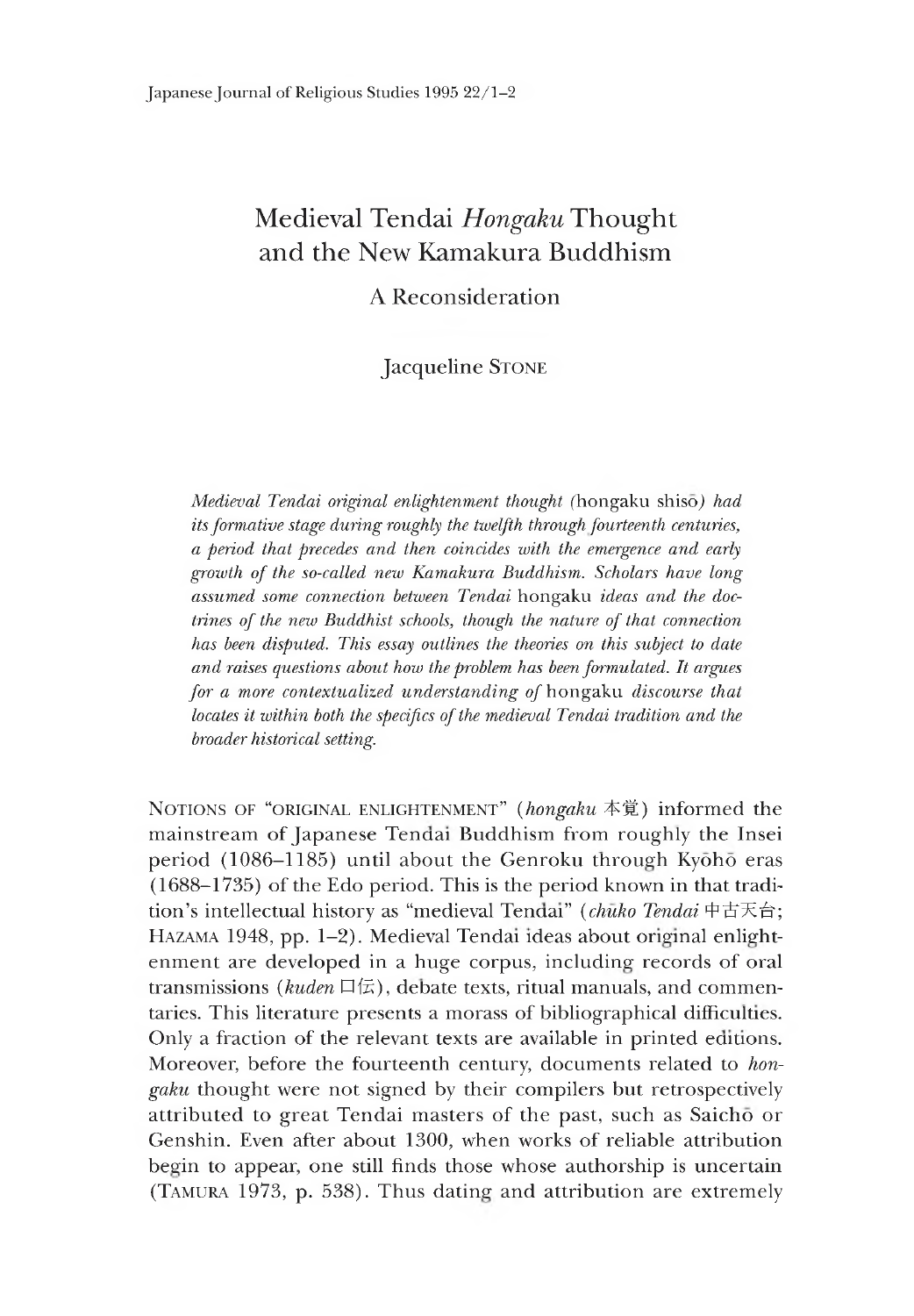difficult matters. Nonetheless, the painstaking efforts of modern scholars have established a tentative chronology of important texts, and it is now generally agreed that *hongaku* thought underwent its most creative phase from roughly the twelfth through fourteenth centuries (for the most detailed chronology to date, see TAMURA 1965, pp. 403-51; 1973 pp. 521-41.) This time frame begins somewhat before and then coincides with the emergence of the so-called "new Kamakura Buddhism." The men regarded as the founders of the new Kamakura schools—Eisai, Hōnen, Shinran, Dōgen and Nichiren began their careers as Tendai monks and studied on Mt. Hiei, where *hongaku* thought was flourishing. Moreover, some of their ideas share points of similarity with certain medieval Tendai *hongaku* texts, includine the primacy of faith, the direct accessibility of Buddhahood, and optimism about the possibility of salvation for ignorant and evil persons. The nature of the connection between Tendai *hongaku* thought and the new Kamakura Buddhism has been debated heatedly. The present article will also address this theme with the aim, not of providing a definitive answer, but of raising questions about how the problem has been formulated to date, in the hope of thus contributing to future inquiry. First, however, it will be well to touch briefly on the chief term in this discussion and the difficulties it presents as a scholarly category.

### *What is "OriginalEnlightenment Thought"?*

The term "original enlightenment" (Chn. *pen-chileh,* Kor. *pon'gak)* has its locus classicus in the *Ta-sheng chi-hsin lun* 大乗起侣論 or *Awakening of Faith in the Mahāyāna* (T #1666, 32.575-83), where it refers to true suchness considered under the aspect of conventional deluded consciousness and thus denotes the potential for enlightenment in unenlightened beings. It is used in the *Ch'i-hsin lun* in contrast to "acquired enlightenment" (Chn. *shih-chileh,* Jpn. *shikaku 始覚、,* the process by which this innate potential for enlightenment is actualized. In China and Korea, notions of original enlightenment developed primarily within the Hua-yen tradition and also influenced Ch'an.

The first Japanese Buddhist to engage the concept was Kūkai 空海 (774-835), founder of the Japanese Shingon school. Kukai quoted extensively from the *Sok Mahayon-ron* 釈摩訶衍論 (T #1668, 32.591-bo8), an eighth-century Korean commentary on the *Awakening of Faith,* appropriating its discourse of "original enlightenment" and "nondual Mahāyāna" to the esoteric teachings. Developments in Tendai esotericism (*taimitsu* 台密) from the time of the Japanese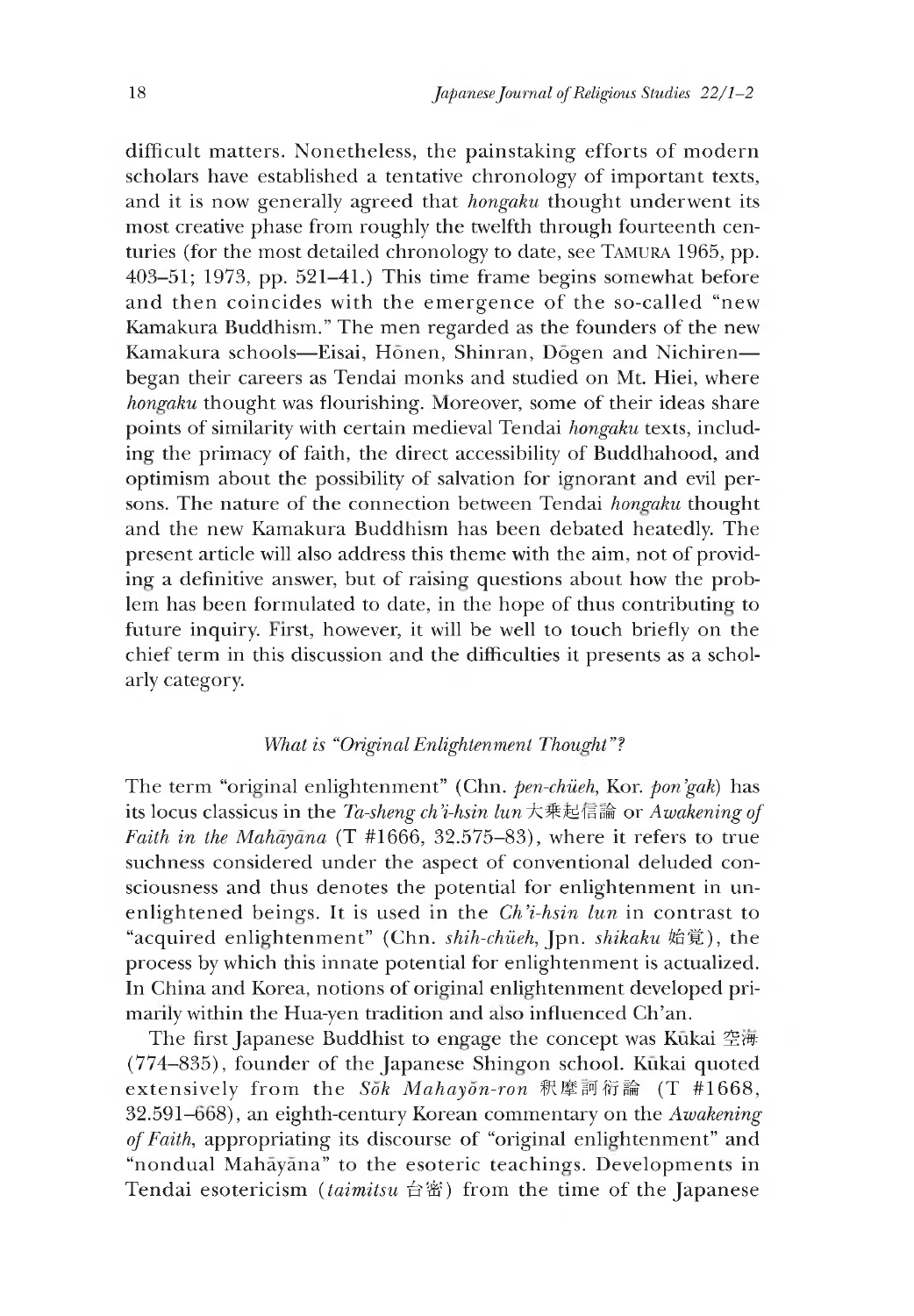Tendai founder Saicho 最澄 (767-822) were also crucial to the formation of medieval Tendai *hongaku* thought. A distinct tradition grounded in the premise of original enlightenment emerged witnin Tendai in the latter part of the Heian period. Though it was strongly influenced by esotericism, Tendai *hongaku* doctrine was developed under the rubric of "exoteric teachings" (kengyō 顕教) and associated specifically with the *Lotus Sutra*. The term "original enlightenment" in this medieval Tendai context involves the claim, not merely that all beings have the potential for enlightenment, but also that all beings are enlightened inherently. Not only human beings, but even ants and crickets, mountains and rivers, grasses and trees, are all innately Buddhas. Indeed, the whole phenomenal world is the primordially enlightened Tathagata. Seen in their true light, all forms of daily conduct, even one's delusive thoughts, are, without transformation, the expressions of original enlightenment. Not all medieval Tendai thinkers embraced this position. The exegete Hōchibō Shōshin 宝地房証真 (fl. late 12th, early 13th cent.), for example, criticized it as a denial of causality and a heterodox teaching (see  $\overline{O}$ TANI 1991, pp. 228–37). Still, it appears to have represented the medieval Tendai intellectual mainstream.

Medieval Tendai texts use the terms "original enlightenment," "original enlightenment teaching" (hongakumon 本覚門) or "original enlightenment doctrine" (hongaku homon 本覚法門). "Original enlightenment thought," however, is a modern category. The term was first popularized through studies by Shimaji Daito (1875-1927) published in the 1920s. Introducing terminology that would echo through decades of later scholarship, Shimaji characterized nondual original enlightenment thought as "absolute affirmation" of the phenomenal world and "the climax of Buddhism as philosophy."

The late Tamura Yoshiro (1921-1989), who devoted much of his scholarly career to the study of this doctrine, expanded upon Shimaji's characterization and attempted to define "original enlightenment thought" more precisely. It consists, says Tamura, in two philosophical moves (1983, pp. 123-26). First, the Mahayana idea of nonduality is pushed to its ultimate conclusion. All existents, being empty of independent self-nature, are seen as interpenetrating and mutually identified. Ihis move negates any ontological difference between the ordinary person and the Buddha, the mundane world and the Pure Land, self and other, and so forth. All conventional distinctions of the phenomenal world are thus collapsed in a breakthrough into an undifferentiated, nondual realm. Second, on the basis of this insight into absolute nonduality, one "returns," as it were, to the phenomenal world, affirming its relative distinctions, just as they are, as expressions of ultimate nondual reality or original enlightenment. This second move is often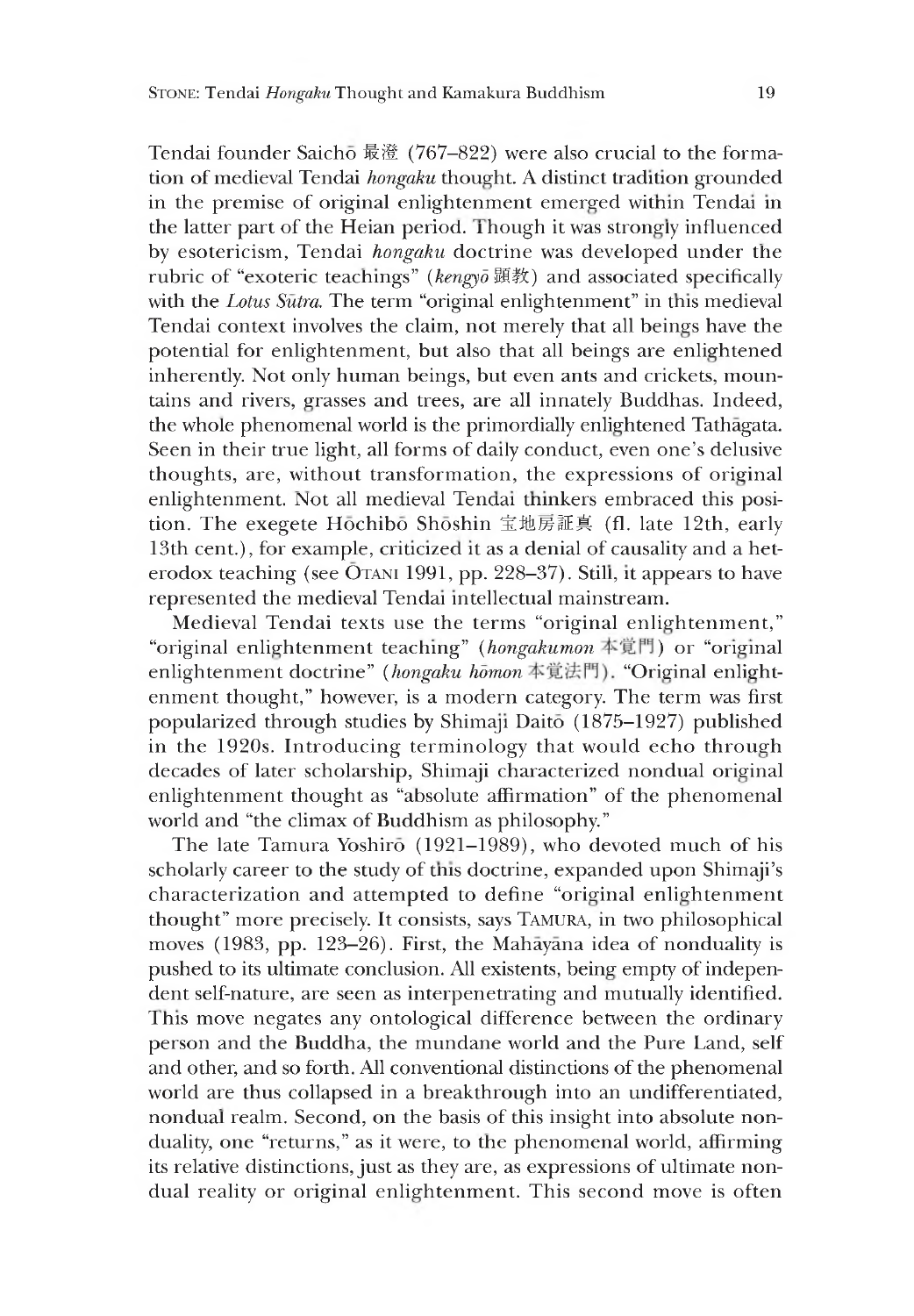expressed in such classic Mahayana terms as "the worldly passions are precisely enlightenment" (bonno soku bodai 煩悩即菩提) or "birth and death are precisely nirvana" (shoji soku nehan 生死即涅槃). Tamura's definition is heuristically useful and helps illuminate conceptual structures underlying a great number of texts.

Nonetheless, certain caveats are in order about the term "original enlightenment thought." Especially when supported by a very systematized definition such as Tamura's, it may tend to suggest a unified body of material, thus obscuring the plurality of approaches, eenres, and subject matter of the writings informed by *hongaku* perspectives.<sup>1</sup> Medieval Tendai notions of *hongaku* are developed primarily in a diverse body of texts known as orally transmitted doctrines (*kuden* homon 口伝法門). Some of these texts explicitly treat the concept of original enlightenment, while others present it only as a tacit premise informing a discussion of other subjects, such as the Sanno cult of Mt. Hiei, initiation rituals, the perfect and sudden precepts, or topics of religious debate. Oral transmission texts account for an estimated twenty percent of the Tendai sect's Eizan Library holdings (KOJIMA, KODERA, and TAKE 1975, p. 372), and Eizan is only one of several archives housing such documents. There are also works dealing with original enlightenment that do not take the form of oral transmissions. Subsuming all this material under the single rubric "original enlightenment thought" works to obscure its heterogeneity.

A second problem lies in the notion of "original enlightenment" as *thought,* which gives the impression of a primarily or even purely philosophical enterprise, independent of practice, ritual, or institution. Until quite recently, the discipline of Buddhist studies in both Japan and the West tended to stress doctrine to the exclusion of other concerns. In the case of medieval Tendai, this tendency has been exacerbated by the difficulty of dating and attributing texts, which makes their ideas particularly difficult to contextualize. There may also be historical reasons why *hongaku* thought has so often been presented in a chiefly philosophical light: SHIMAJI, who characterized it as the "climax" of Buddhist philosophy in Japan, saw it as the perfect counter to a criticism, evidently current in his day, that "Japan has religion but no philosophy" (1926, pp. 189-91).

"Original enlightenment thought" is a convenient designation for the range of concepts, interpretations, and doctrinal formulations informed by *hongaku* ideas. In using it, however, we must bear in mind that it was a multivalent discourse, and one embedded in specific lineages, rituals, and institutional contexts.

 $<sup>1</sup>$  I am indebted to Paul Groner for first calling this to my attention.</sup>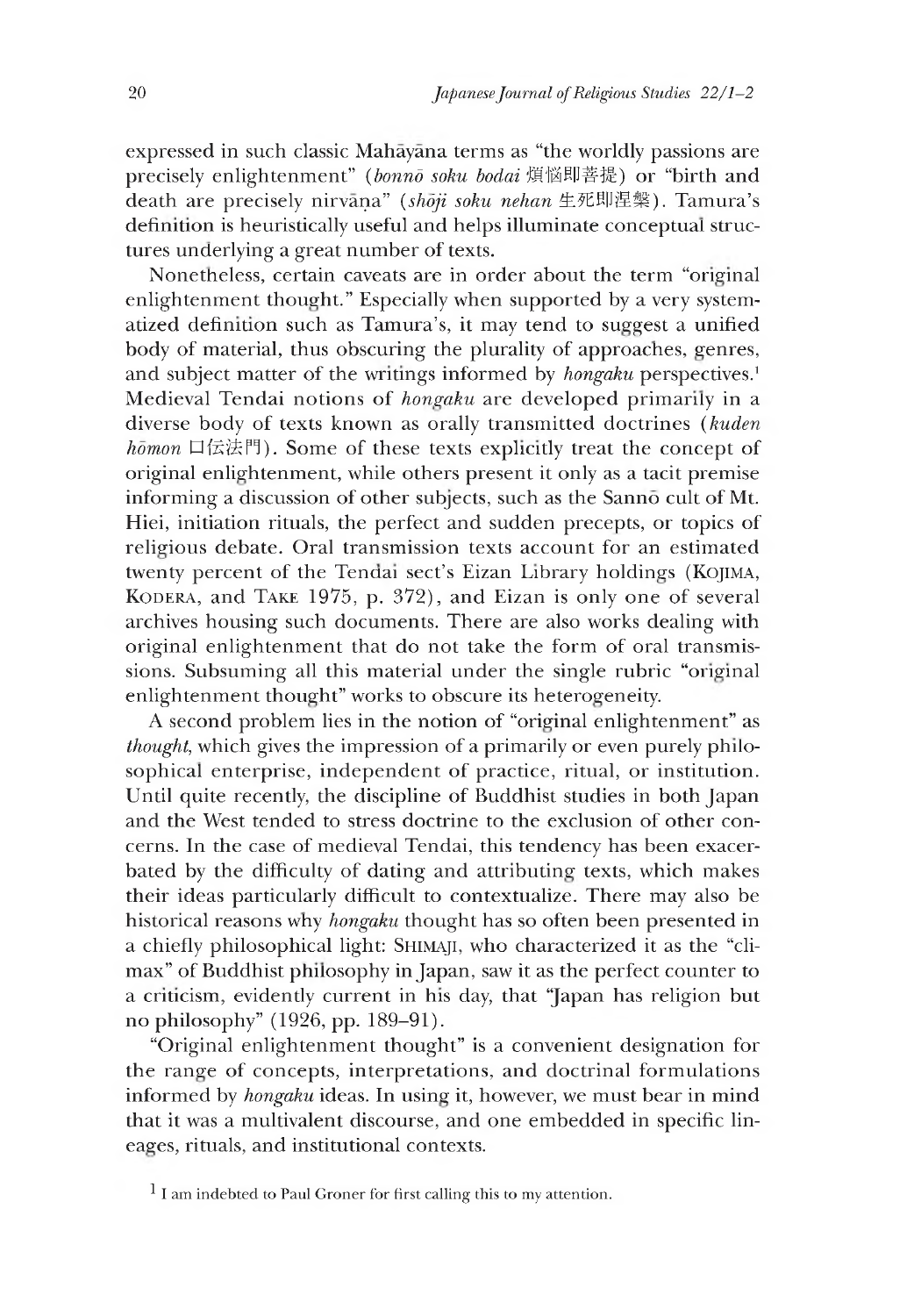#### *Theories about* Hongaku *Thought and the New Kamakura Buddhism*

What was the relationship between Tendai original enlightenment discourse and the doctrines of the new Kamakura Buddhism? Rather than attempting to detail the views of every scholar who has taken part in this discussion or to present a precise chronology of their arguments, we will summarize the major theories on this issue. At the risk of some oversimplification, these may be regarded as falling into three basic positions, which for convenience' sake we shall term "Tendai as matrix," "the radical break," and "dialectical emergence." In reality, there is considerable shading and overlap, rather than an absolute difference, among the three.

The "Tendai as matrix" position sees Tendai *hongaku* thought as the "womb" or intellectual matrix of the new schools of Kamakura Buddhism. This idea was first proposed by SHIMAJI Daito in a seminal essay entitled "Nihon ko Tendai kenkyu no hitsuyo o ronzu" [On the necessity of studying ancient Japanese Tendai thought] (1926). Up until that time, the new Kamakura schools had been viewed chiefly as sectarian traditions developing independently out of the activities of  $hijn \nsubseteq$  or holy men outside the formal monastic establishment, or as responses to fears about the degenerate Final Dharma age (mappo 末法). Shimaji's proposal enabled them to be considered within a common, transsectarian intellectual framework. A pioneer in this field, Shimaji was among the first to recognize that many texts attributed to Saichō and Genshin were apocryphal, but tended to accept as genuine texts attributed to Tendai masters of the Insei period such as Chūjin 忠尋 (1065-1138), attributions that later scholars have questioned. fhus he saw Tendai original enlightenment thought as having developed much earlier than is now accepted. This chronology supported his suggestion that the new schools had emerged from the matrix of mature *hongaku* thought.

While stressing the intellectual indebtedness of the new Kamakura Buddhism to medieval Tendai *hongaku* thought, Shimaji nonetheless found the new schools superior in terms of practice and ethics. He perceived a certain moral danger in an idea that affirmed all activities of life, just as they are, as the acts of an originally inherent cosmic Tathāgata. *Hongaku* doctrine, SHIMAJI suggested, had proceeded in two directions: "One took form as the bright Kamakura Buddhism that purified original enlightenment thought, while the other sank to a naturalistic, corrupt thought and brought about the deterioration of Buddhism on Mt. Hiei" (1933, p. 473).

The second major theory, the "radical break," arose largely in response to Shimaji and his successors, and maintains that the new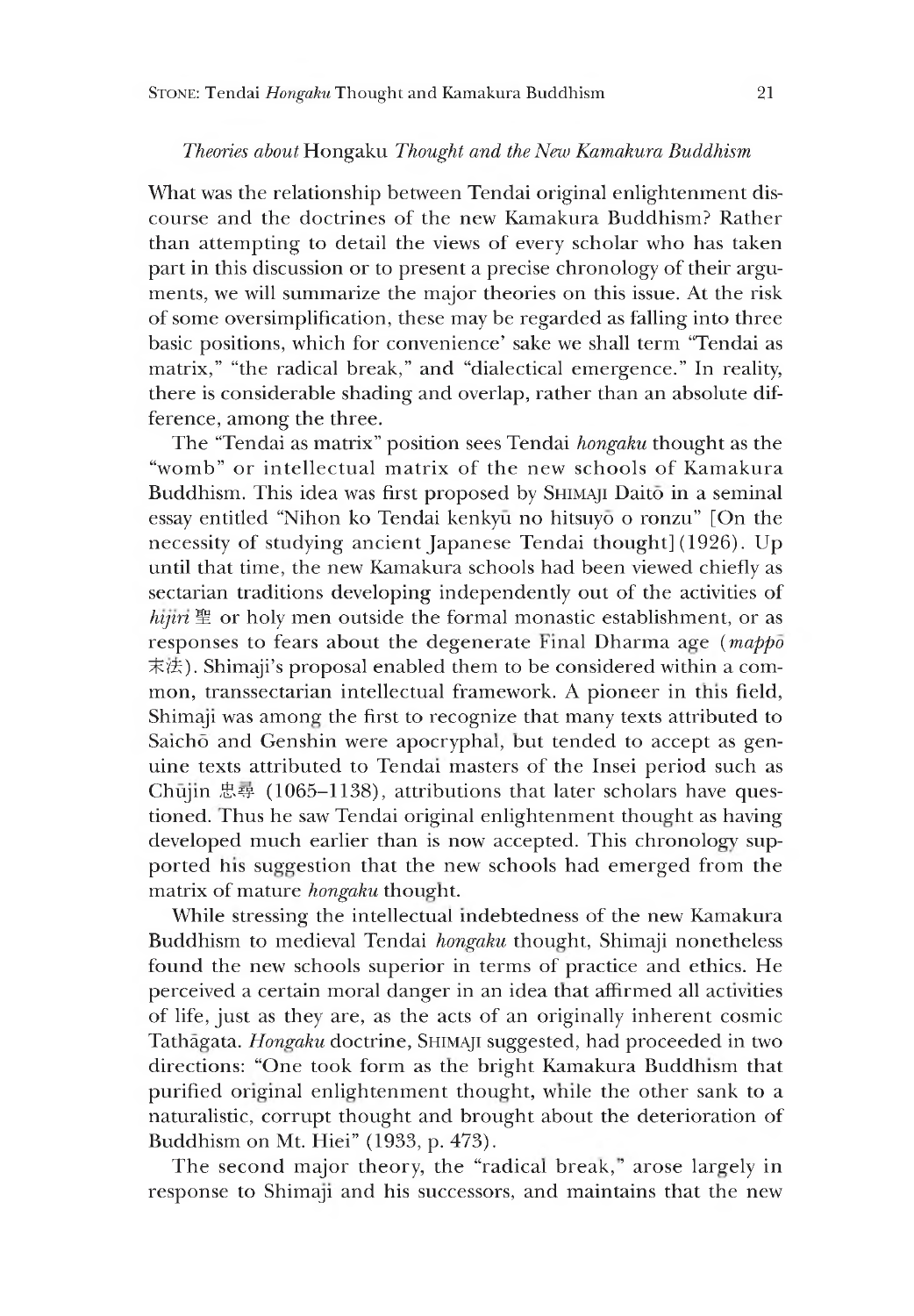Kamakura Buddhism should be understood as a thorough rejection of original enlightenment thought. It has been advanced most vigorously on two sectarian fronts, having been initiated within the academic wing of Nichirenshu based at Rissho University and later taken up by some scholars of Soto Zen.

Among the large corpus of writings traditionally attributed to Nichiren (1222-1282) are many that deal with original enlightenment ideas. When Shimaji Daito first published his research, it was generally held both inside and outside Nichirenshu that Nichiren had taught *hongaku* doctrine. For scholars outside the Nichiren tradition, this tended to reduce him to an offshoot of Tendai. For example, Shimaji, while acknowledging points unique to Nichiren in his approach to practice and application, nevertheless maintained that "the content of his doctrine hardly differs from that of medieval Tendai thought" (1986 p. 469). Nichirenshu sectarian scholars, however, sought to clarify the difference between medieval Tendai *hongaku* thought and the *hongaku* thought of Nichiren, making use of the distinction between  $\vec{n}$   $\vec{\textbf{H}}$ , "principle," and  $\vec{n}$   $\vec{\textbf{H}}$ , "phenomena" or "concrete actuality." These categories held a time-honored place in the Nichiren tradition, havine been used by Nichiren himself to distinguish between the introspective meditation taught by the Chinese T'ien-t'ai founder Chih-i 智顗 (538–597) and his own form of practice, the chanting of the *daimoku* 題目 or title of the *Lotus Sutra,* said to embody the reality of the Buddha's enlightenment *(Kanjin honzon sho* 観心本尊抄, RISSHO DAIGAKU NICHIREN KYŌGAKU KENKYŪJO [RDNKK] 1988, vol. 1, p. 719; *Toki nyudd-dono gohenji* 富木入道殿御返事,vol.2 p. 1522). Applied to the issue of distinguishing between medieval Tendai and Nichiren versions of *hongaku* thought, however, the  $\frac{ri}{ji}$  distinction became, not a contrasting of two modes of religious discipline, but a distinction of theory and practice. Tendai original enlightenment thought was characterized as a mere theoretical, abstract statement that beings are inherently enlightened by nature *(honrai jikaku* 本来自覚), while Nichiren's teaching was presented as the actualization of inherent enlightenment through faith and practice (shikaku soku hongaku 始覚即本覚; see, for example, TAKADA 1913).

This theory/practice distinction was eventually assimilated to prewar critical studies of the Nichiren canon, which suggested that many of the works attributed to Nichiren that emphasize *hongaku* ideas are probably apocryphal. Asai Yōrin (1883–1942), who pioneered such studies, was perhaps the first scholar to present a new Kamakura Buddhist founder—Nichiren—as having rejected Tendai *hongaku* thought (1945, especially chapter 6). Asai argued that medieval Tendai emphasis on secret teachings and subjective interpretations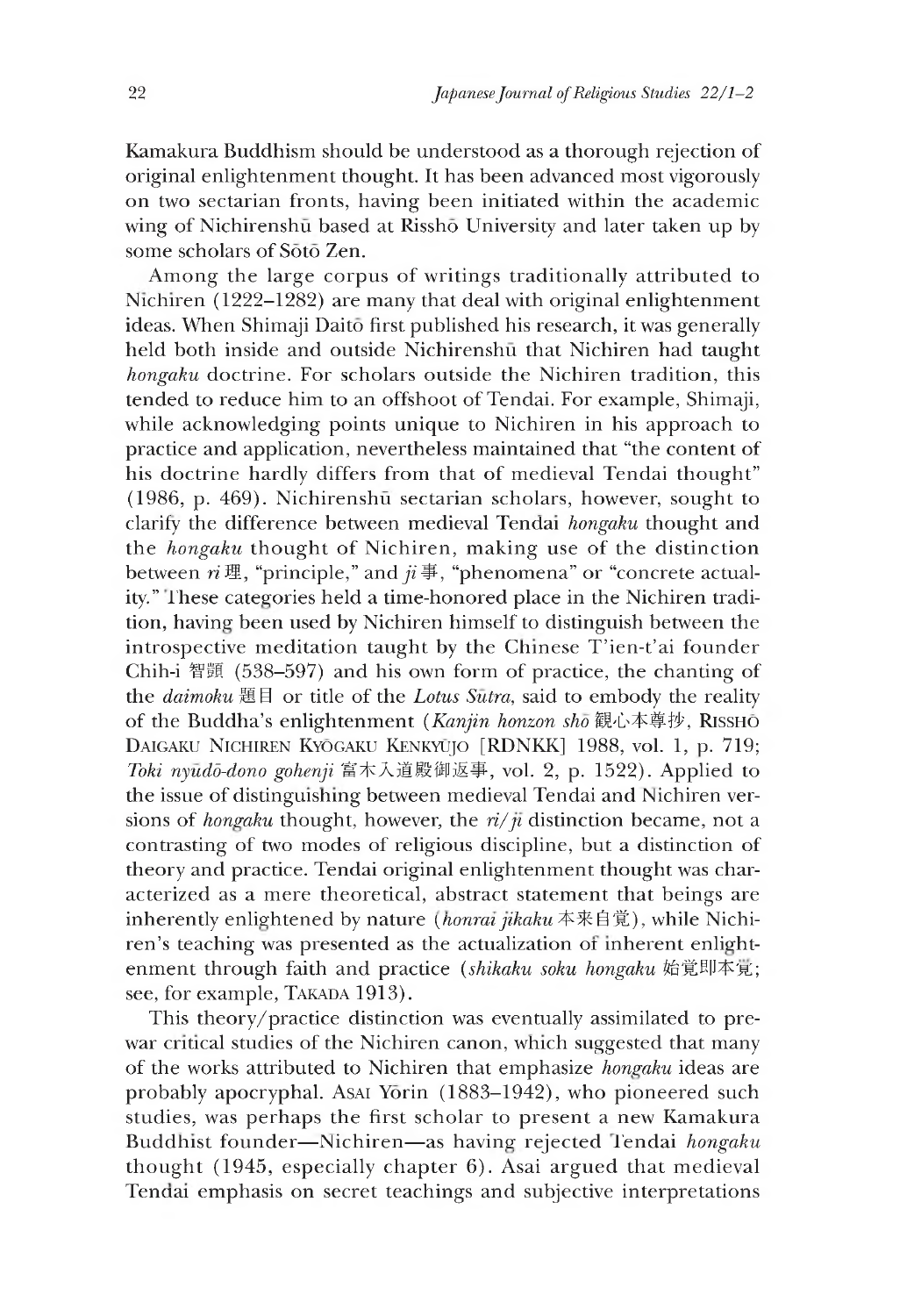had undermined orthodox doctrinal study, while *hongaku* claims that "the worldly passions are enlightenment" had encouraged the licentiousness of monks (pp. 80, 221). Nichiren, in contrast, had sought to restore normative emphasis on practice and doctrinal study. Asai's disciple, Shigyo Kaishu (1907–1968), extended Asai's argument for Nichiren's rejection of medieval Tendai to the other new Kamakura Buddhist founders. Shigyo wrote that *hongaku* thought "cuts off discrimination between good and evil, right and wrong" and "does not acknowledge concepts of value distinction"; its claim that "this body is itself Buddha" (sokushin zebutsu 即身是仏), he said, had in reality done nothing to alleviate human suffering amid the upheavals of the latter Heian period. In contrast, the new Kamakura schools "developed as a shift from the old theoretical Buddhism to a practical Buddhism, squarely facing reality and concentrating on the problem of how to change it"  $(1954, pp. 45, 49-51)$ . This position has by now become a sort of orthodoxy in some Nichirenshu academic circles. Asai Endo, for example, writes that *hongaku* thought "became an empty theory divorced from the times," unable to effect positive results in an age of turmoil accompanying the rise of the warrior class. Honen, Shinran, Dogen and Nichiren shared a common resolve to "overthrow [this] abstract theory" (1974, pp. 145, 146).

Disjunctures between *hongaku* ideas and the thought of the new Kamakura Buddhist teachers, especially Dogen, have also concerned sectarian scholars within Soto Zen. Many of their discussions have taken shape in response to Tamura, who saw Dōgen's teaching concerning the oneness of practice and enlightenment *(shushd itto* 修証一等) as influenced to some degree by original enlightenment ideas (1965, pp. 548–75). One strand of Soto argument holds that Dogen drew, not on the  $hongaku$ -influenced Tendai of his own time, but on the classic Chinese T'ien-t'ai tradition (e.g., IKEDA 1992). Another acknowledges some influence from Tendai *hongaku* thought but suggests that Dogen radically modified it. Kagamishima Genryū, for example, writes that Dogen found himself "stymied" by Japanese Tendai original enlightenment thought, which had "fallen into a naturalistic view of practice and enlightenment that held practice to be unnecessary," and turned instead to Chinese Ch'an. However, Ch'an had by Dōgen's time developed an orientation of "acquired enlightenment" or *shikaku*, i.e., approaching enlightenment as a future goal to be realized. While Dogen's emphasis on practice derives from Chinese Ch'an, his exposure to Tendai *hongaku* thought made it impossible for him to accept this *shikaku* approach, and he maintained instead that practice and enlightenment are one (Kagamishima 1983). Yamauchi Shun'yū, who takes a strong "radical break" position, denies even this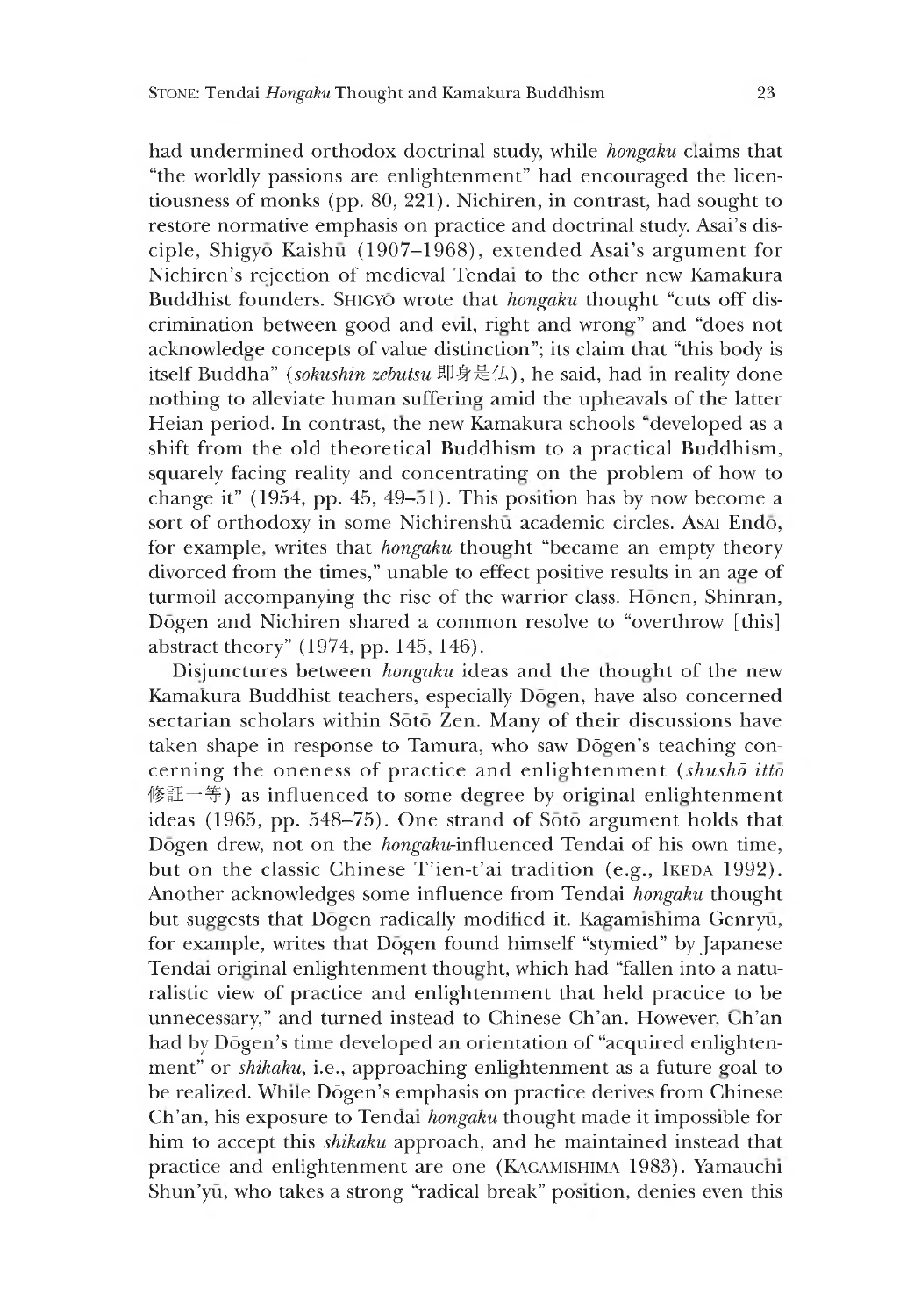degree of influence. Discussing the *Kanko ruiju* 漢光類聚[Collection of the light of Han], a Tendai text of Dogen's time or perhaps slightly later, YAMAUCHI writes that, by its identification of persons at the stage prior to practice with the original Buddha, "practice is completely nullified.... This was precisely the object of Dogen Zenji's criticism and bears no structural similarity to his thought"  $(1985, pp. 547)$ . In his estimation, the new Kamakura founders "maintained throughout a vigorous emphasis on practice" in order to "overcome" the nondualism of original enlightenment thought (1980, p. 21).

Another argument, related to the "radical break" position but confined to the realm of Dogen studies, regards the medieval Tendai *hongaku* doctrine as a substantialist heterodoxy, against which Dogen is said to have reasserted the orthodox Buddhist position of impermanence and nonsubstantiality. This argument was first advanced by the Tendai scholar HAZAMA Jikō, who suggested that Dōgen's criticisms of the so-called "Senika heresy"-belief in an immortal, inner spiritual intelligence—were in fact a veiled critique of Tenaai *hongaku* ideas about the "constant abiding of the mind-nature" *(shinsho joju* 心性 常住) found in some early *kuden* texts (1948, pp. 298-318).<sup>2</sup> Similar criticism has also been leveled by Hakamaya Noriaki and others of the intellectual movement known as "Critical Buddhism" *(hihan Bukkyd* 批判仏教).<sup>3</sup> Hakamaya employs the term "original enlightenment thought" to mean, not only the mainstream of medieval Tendai, but virtually all immanentalist forms of Buddhist thought. "Original enlightenment," he argues, represents the archaic, fundamentally non-Buddhist notion of "topos"-a metaphysical substrate, pretemporal condition or locus from which all things arise and to which they return. A thorough critique of this position is, he says, the "definitive perspective for understanding Dōgen" (HAKAMAYA 1989, p. 319). "The enemy he [Dōgen] staked his life on attempting to negate" was a "thoroughly compromising original enlightenment thought" that was "completely unconcerned with the determination of rieht and wrong" in a Buddhist sense. Dogen was "unshakable in his blunt criticism that this was not Buddhism" (p. 396). The question of whether or not *hon-*

<sup>2</sup> TAMURA sees this and similar criticisms by Dogen as directed against certain strands of Southern Sung "sudden" Ch'an, especially the doctrines of the Lm-chi master Ta-hui Tsungkao 大慧宗果 (1089-1163), which were upheld by followers of the Nihon Daruma-shū (1965, pp. 556–64). Bernard FAURE argues convincingly that Dogen's criticisms were aimed at the Daruma-shu (1987, pp. 41-44). As both scholars point out, some connection may also have existed between Daruma-shu doctrine and Tendai *hongaku* discourse.

**3 The key sources for an understanding of "Critical Buddhism" are Hakamaya 1989 and** 1990, and MATSUMOTO 1989. For a discussion of these works and other articles by Hakamaya, and of responses to the Critical Buddhism movement, see SWANSON 1993.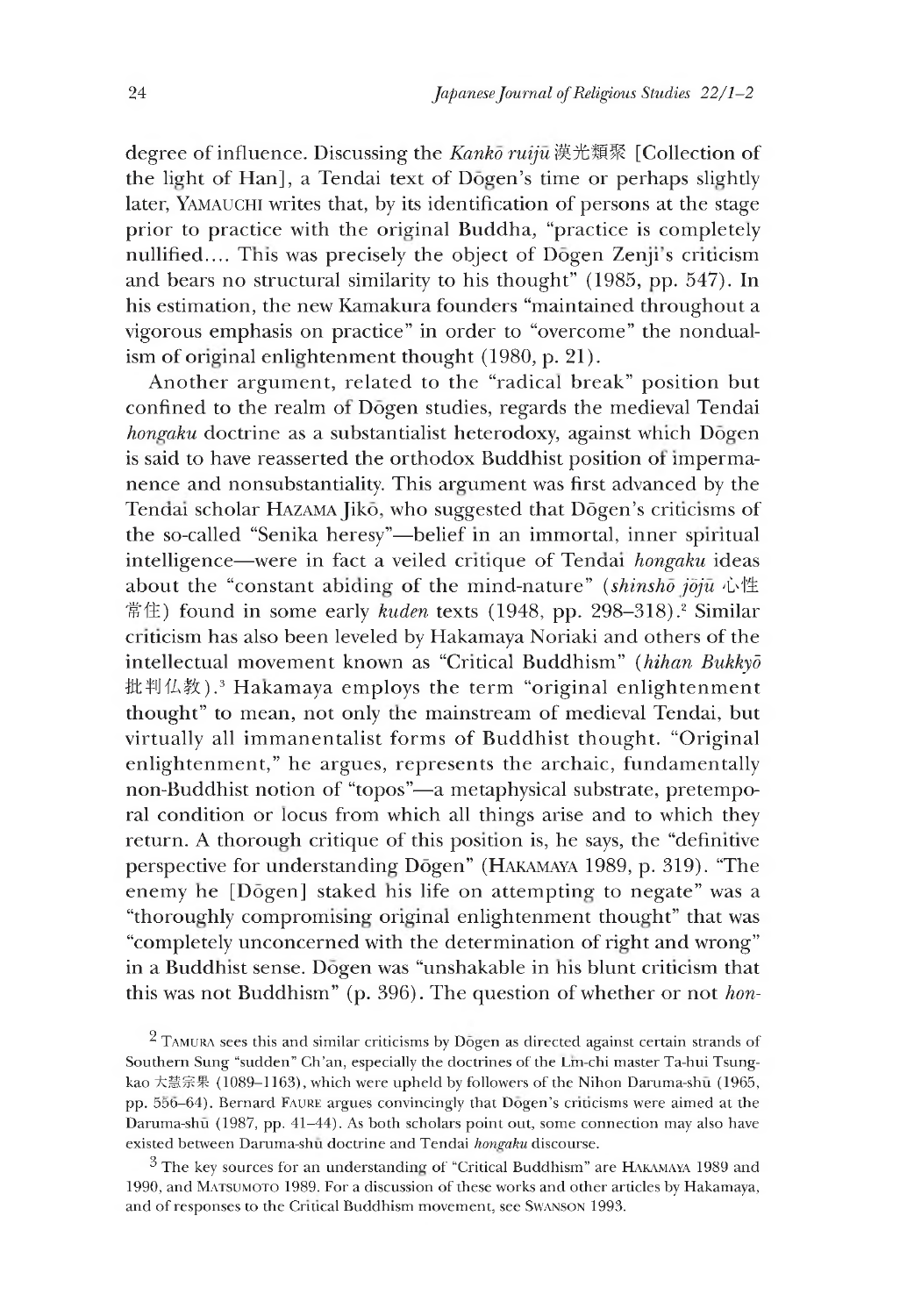*gaku* thought represents a substantialist position is an intriguing one but exceeds the scope of this paper. Since *hongaku* discourse is heterogeneous, there may not be a univocal answer.

"Radical break" arguments tend to serve sectarian interests by emphasizing the intellectual independence of the founder—Nichiren or Dogen, as the case may be—from the parent Tendai tradition. Such arguments have made a substantial contribution in calling attention to the distinguishing characteristics of individual Kamakura-period Buddhist founders and countering the tendency of the "matrix" theory to reduce them to unproblematic emanations of original enlightenment thought. Nonetheless, there are difficulties with the attempt to define the new Kamakura Buddhism as a reaction against *hongaku* discourse. Dōgen's writings do indeed contain passages critical of the claim that ordinary worldlings are Buddhas prior to practice. It is also true that some elements in the teachings of the new Buddhist founders do not square readily with *hongaku* ideas, Honen's emphasis on the transcendent "Other-power" *(tariki* 他力) of Amida's Original Vow being an obvious instance. Yet nowhere in the writings of these men do we find the sort of explicit critique of Tendai *hongaku* doctrine seen, for example, in Hochibo Shoshin. Thus it remains questionable just how far the new Buddhist movements defined themselves as deliberate reactions against Tenaai *hongaku* thought.

Before moving on to the third position, we may note one further strand of scholarly argument that, while neither sectarian nor doctrinal, has worked to reinforce the idea of the new Kamakura Buddhism being a reaction against original enlightenment thought. This is the scholarship of historians of the *kenmitsu taisei* 顕密体制, the system of exoteric doctrine and esoteric ritual that permeated the established forms of Buddhism in the medieval period. The late historian KURODA Toshio (192b-1993) was the first to see Tendai *hongaku* thought as typical of *kenmitsu* ideology (1975a, pp. 443-45, 487-88). SATO Hiroo has argued that nondual *hongaku* ideas equating this world with the Pure Land served to legitimize established systems of rule (1987, p. 57). Taira Masayuki sees *hongaku* thoueht as contributing to a climate in which strict observance of monastic precepts was devalued (1992, pp. 473-74; 1994, pp.  $270-71$ ). In that these scholars have drawn attention to *hongaku* thought as an ideology of the dominant *kenmitsu* Buddhism, and defined the new movements—the *itanha* 異端派 or marginal heterodoxies—as resisting *kenmitsu* authority, their work has

**<sup>4</sup> Kuroda actually saw the new Kamakura Buddhist movements (the** *itanha)* **as engaged** with issues that overlapped original enlightenment thought and not in direct or complete **opposition to it (1975a, p. 488). In contrast, Taira sees all the** *itan* **thinkers (except Dainicni** Nonin) as "grounded in a stance opposed to *hongaku* discourse" (1994, p. 289).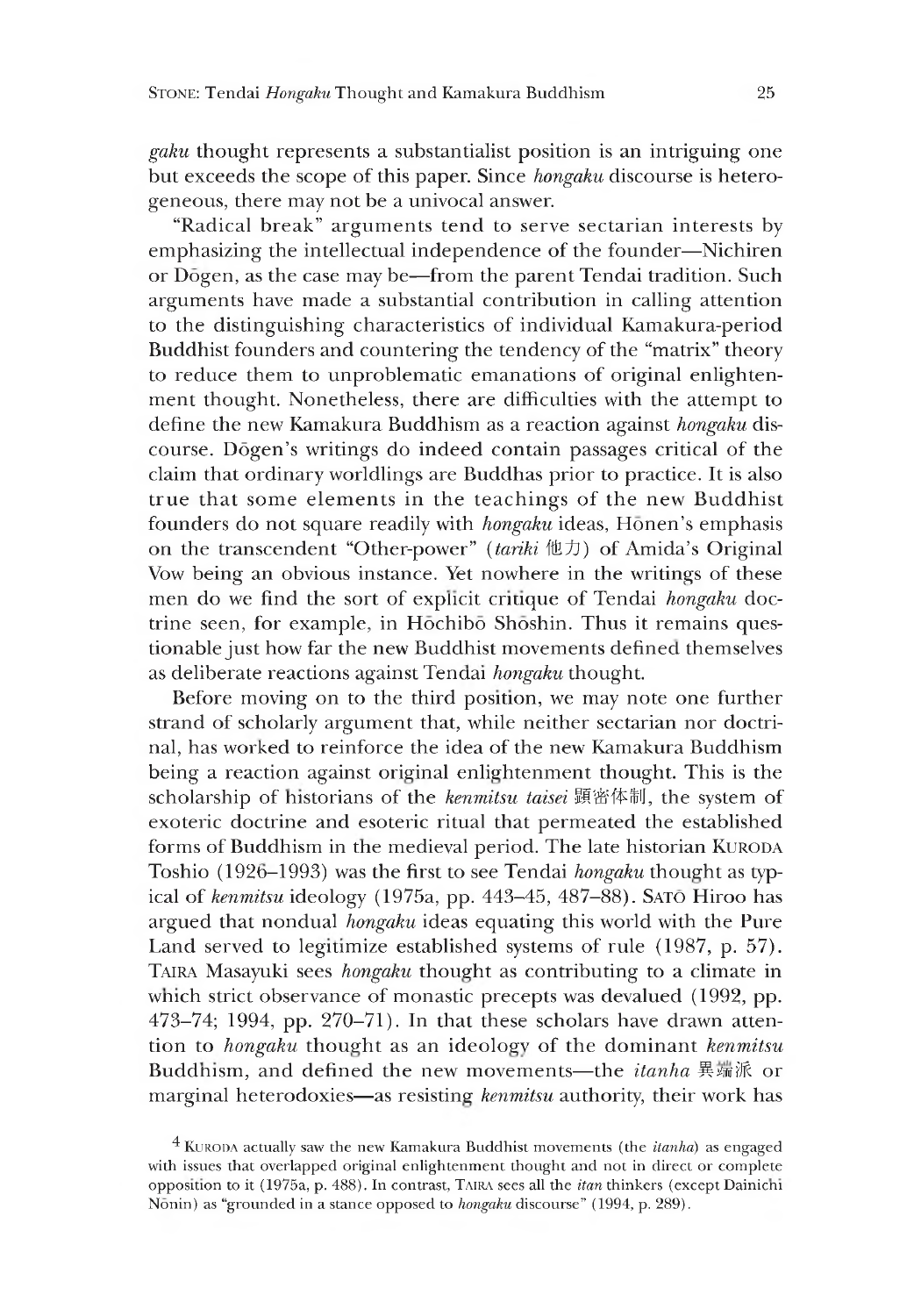contributed to the picture of the two as standing in opposition.4

A third theory, one reconciling the "matrix" and "radical break" positions, is found in the influential work of Tamura Yoshirō.<sup>5</sup> Although Tamura himself did not use these terms, he in effect saw the new Kamakura schools as evolving out of medieval Tendai *hongaku* thought by a process of thesis, antithesis, and synthesis; and thus I call his theory "dialectical emergence." Tamura's argument may be summarized as follows: Tendai *hongaku* thought, as Shimaji recognized, represents an "absolute affirmation" of the phenomenal world and the "climax" of Buddhist philosophical achievement, having broken through every sort of dualistic construction to illuminate a realm of "absolute nonduality. " Yet this very nonduality "gave rise to problems in the realm of practice and ethics" (TAMURA 1965, pp. 467-68). Honen, who lived and taught during the troubled times of the late Heian, rejected this toofacile affirmation of the enlightenment inherent in deluded beings. Out of acute awareness of human limitations and as a matter of perceived soteriological necessity, Honen reasserted the duality of this defiled world and the Pure Land, and of deluded beings and the Buddha. Shinran, Dogen, and Nichiren, however, were active at a later time, after the Jōkyū Disturbance of 1222, when it became clear that a vigorous new order was emerging under *bushi* leadership. The political upheavals and uncertainties of Hōnen's time having to some extent been resolved, the philosophical attraction of nondual *hongaku* thought reasserted itself. Tamura sees Shinran, Dogen, and Nichiren as attempting to synthesize the philosophical subtlety of Tenaai *hongaku* "absolute nonduality" with the consciousness of human shortcomings expressed in Hōnen's "relative duality." Tamura's work has proved especially valuable in illuminating transformations and appropriations of Tendai *hongaku* ideas by the new Kamakura Buddnist teachers.

Each of the arguments outlined above has advanced our understanding of both continuities and disjunctures between Tendai *hongaku* ideas and those of the new Kamakura Buddhism. After Shimaji, virtually all voices in the discussion have been raised in response to one another, sometimes disagreeing with considerable heat. Nevertheless, it should by now be clear that these rival theories share several interrelated assumptions. First is that original enlightenment thought, by asserting the absolute nonduality of Buddhas and deluded beings,

*<sup>3</sup>* Tamura **s** theory **of the relationship** between **the new** Kamakura schools and Tendai *hongaku* thought is discussed in several of his writings. The most detailed treatment appears **in Tamura 1965, especially chapter 5. A convenient summary of ms argument, complete** with diagrams, may be found in 1975, pp. 202-209. For an introduction to Tamura's work in **English, see Habito 1991.**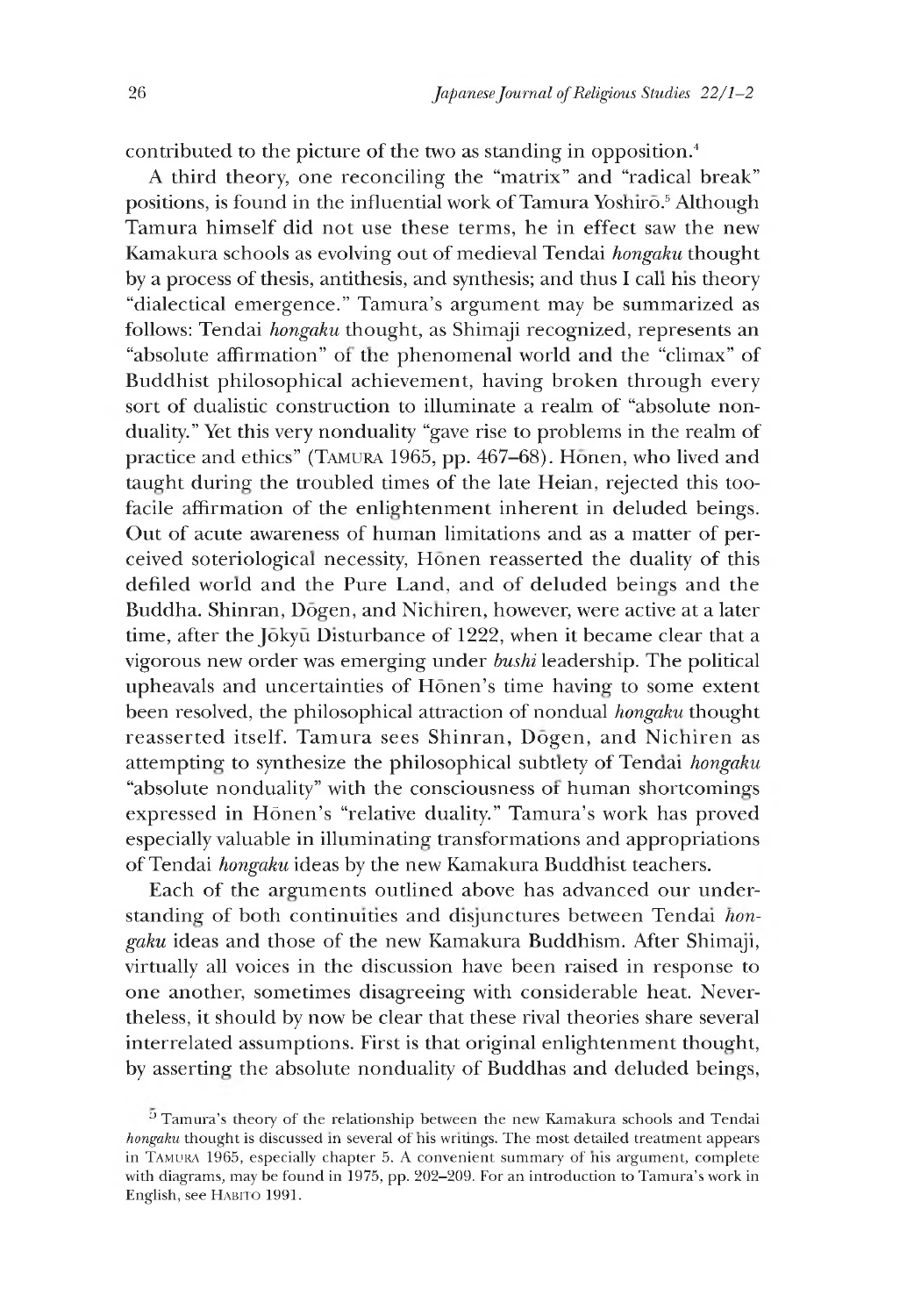in effect denies the need for Buddhist practice. Over and against so clearly problematic a stance, the teachers of the new Buddhismespecially Dogen and Nichiren—are represented as reasserting the primacy of practice. Where *hongaku* thought is seen as an intellectual abstraction or uncritical "world affirmation," the leaders of the new Buddhist movements are shown as actively grappling actively with the contradictions and sufferines of real existence, avoiding the moral pitfalls inherent in the nondual *hongaku* position. There is also the pervasive assumption that *hongaku* thought was deeply implicated in monastic corruption, both as a contributing cause and as its expression.

It is important to note how this characterization of *hongaku* thoueht works to privilege the new Kamakura schools. It carries more than a trace of stereotypes about a vibrant, reformist "new Buddhism" arising against an elitist, degenerate "old Buddhism." It also suggests an evolutionary, even teleological view of Japanese religious history, in which the raison d'être of Tendai *hongaku* thought—whether as an intellectual matrix, as the focus of a counterreaction, or as a combination of the two—was to give rise to the new Kamakura Buddhism. But is this characterization in fact accurate? Or does it need to be qualified by a more contextualized understanding of the realm in which *hongaku* discourses were conducted? This is the question to which we will now turn.

## *The World of Medieval Tendai*

As Kuroda Toshio has made clear, the dominant forms of medieval Japanese Buddhism were Tendai, Shingon, and the Nara schools—the so-called *kenmitsu* Buddhism—and not the new Kamakura movements, which remained fairly marginal until late in the medieval period. Certain features of the mainstream Buddhist institutions often dismissed as "corruption"—such as their vast landholdings and maintenance of monastic armies—should instead be seen in the context of a medieval sociopolitical structure in which temple-shrine complexes emerged as major powers (KURODA 1975b, pp. 246-48). Kuroda and his successors have focused largely on the ideological and political authority of *kenmitsu* Buddhism, including Tendai. But medieval Tendai also exhibited a burgeoning of new religious forms, a few of which will be outlined here.

Medieval Tendai ideas about universal and originally inherent Buddhahood were elaborated within an institutional setting that valued lineage and master-disciple transmission. Doctrinal interpretations reflecting *hongaku* perspectives were handed down in Tendai "exoteric" teaching lineages, first orally, then on strips of paper called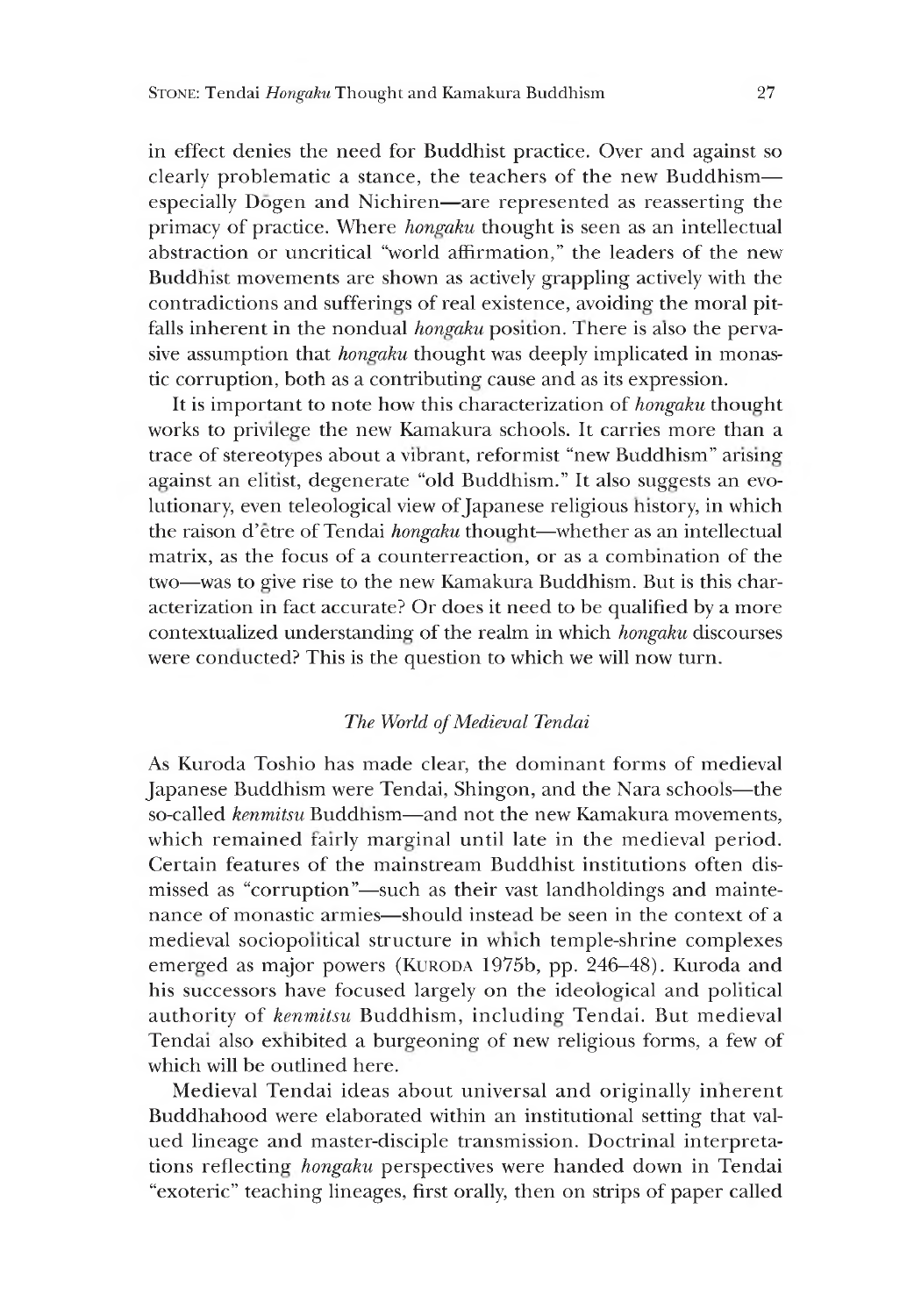*kirigami* 切り紙 that were eventually collected in larger works. By the late Kamakura period, detailed doctrinal systematizations were elaborated, such as the "threefold seven great matters" *(sanju-shichi ka daiji*) 三直七箇大事),which encapsulates the major works of Chih-i from the standpoint of original enlightenment (UESUGI 1935, vol. 1, pp. 599-703; Hazama 1948 pp. 124-30). In the Muromachi period, a voluminous commentarial literature was produced. The two main lineages involved in these transmissions were the Eshin-ryū 恵心流 and the Danna-ryū 檀那流, both of which had many subbranches. These schools claimed descent respectively from Eshin Sōzu 恵心僧都 (Genshin 源信; 942-1017), and Danna Sozu 檀那僧都 (Kakuun 覚運; 953-1007), the leading disciples of the eighteenth *zasu* or abbot of Mt. Hiei, Ryōgen 良源 (912–985). This was, however, a retrospective construction; the Eshin and Danna lineages did not appear until well after Genshin and Kakuun's time.<sup>6</sup>

conventions of secrecy surrounded the transmission of their teachings. Many *kuden* texts warn against divulging their contents to outsiders, or say that they are to be transmitted only to one carefully chosen disciple *(yuiju ichinin* 唯授一人). While in reality monks often received transmissions from both the Eshin and Danna schools  $(ÕKUBO 1991a)$ , the rhetoric of secrecy was vital in legitimizing the authority of lineage. It derived in part from Tendai esotericism, whose rituals were passed down secretly from master to disciple. Rival *taimitsu* lineages, like the Eshin and Danna schools and their subbranches, tended to be based in geographically differentiated areas of Mt. Hiei (the so-called "three pagodas and sixteen valleys"), and it is possible that divisions within *taimitsu* may underly those of the Eshin and Danna lineages (HAZAMA 1948, pp. 46-47). Divisions within medieval Tendai lineages, both esoteric and exoteric, were in turn often grounded in factions among aristocratic families. As the nobility increasingly monopolized high clerical offices from the time of Ryogen on, these factions were transplanted to Mt. Hiei. Many noble monks established private temples, supported by estates donated by the patron families whom they served as ritual specialists. Within both the Eshin and Danna schools, occasional instances occurred of fatherto-son Dharma transmission (*jisshi sozoku* 実子相続; HAZAMA 1948, pp. 78-80), a practice that has often been criticized as reflecting the monastic corruption encouraged by world-affirming *hongaku* thought.

**<sup>6</sup> When exactly the Eshin and Danna lineages emerged is not altogether clear. Hazama** maintains that they appeared around the Insei period (1948, p. 24), while OKUBO has suggested they did not take definitive form as rival schools until later in the Kamakura period **(1963).**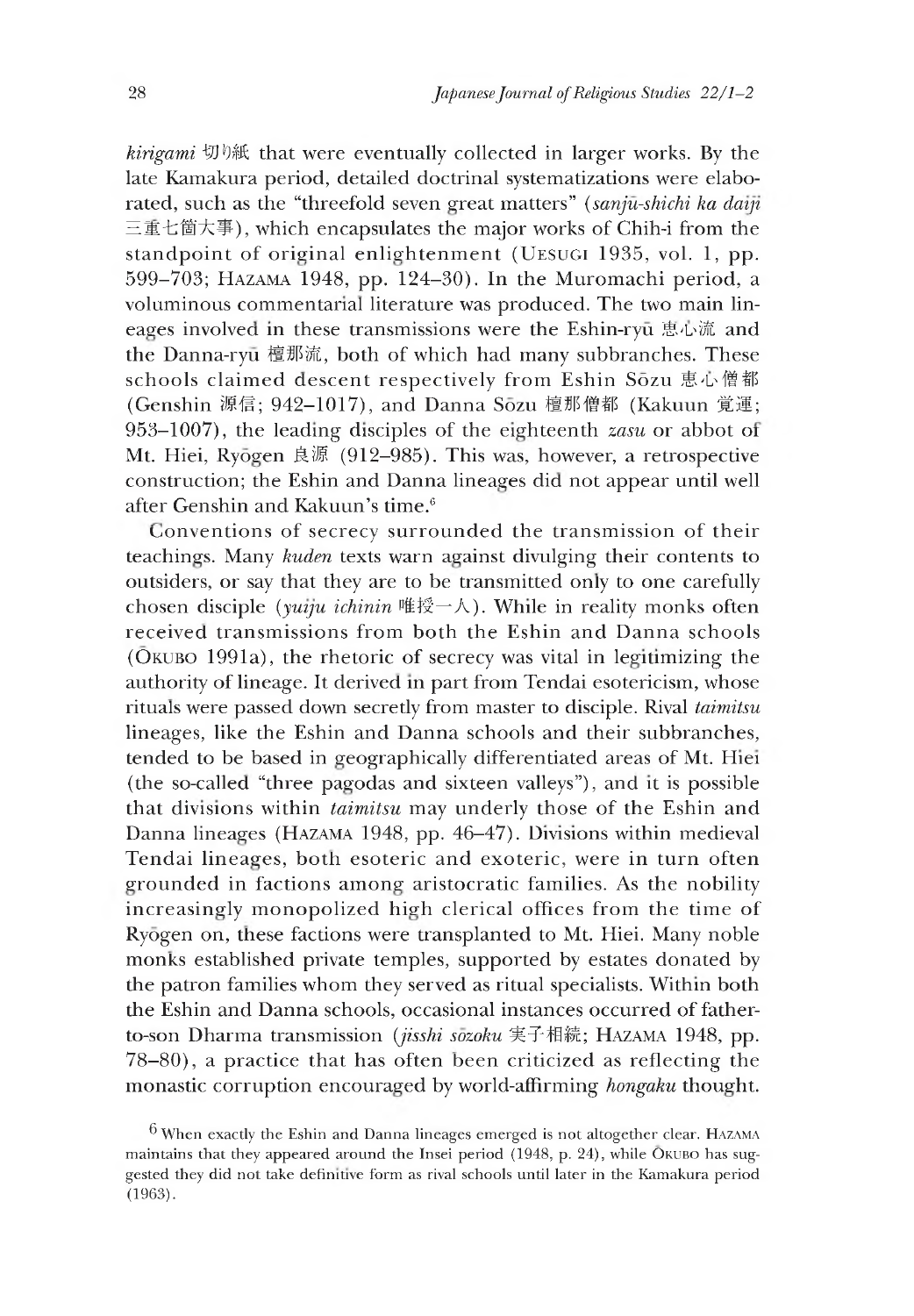However, it probably owes far more to a social context that placed extreme value on lineage, including that of family.

In ways not yet fully understood, the formation of the Eshin and Danna lineages was also related to the Tendai system of debate-style examination begun by Saicho and systematized by Ryogen. Monks were trained and tested in doctrinal learning through a series of debates (*rongi* 論義),which formed a major feature of the religious assemblies  $(k\bar{o} \ddot{\overline{a}})$  held regularly in the various valleys and pagoda precincts of Mt. Hiei (IKEYAMA 1986, pp. 93-104). A number of Eshin and Danna transmissions deal with standard debate topics *(sandai* 算題), on which they purport to deliver a secret interpretation, often in terms of *hongaku* notions. It is possible that the various Eshin and Danna lineages had roots in divergent interpretations of debate topics that developed among monks living in different precincts of Mt. Hiei (Ozaki 1971 pp. 175-86; Okubo 1991b, pp. 188-93).

All Eshin and Danna lineages claimed to transmit teachings received by Saichō in China. These, it was asserted, had in turn been passed down from the T'ien-t'ai patriarchs Hui-ssu 慧思 and Chih-i, who had allegedly heard them from Sakyamuni Buddha when he preached the *Lotus Sutra* on Sacred Vulture Peak. Medieval Tendai  $\hat{k}$ uden in fact represent a creative "reinvention" of Saichō's heritage, grounded explicitly in two passages from his writings. Saicho wrote that his Chinese teacher Tao-sui 道邃 had taught him "the threefold contemplation in a single thought, transmitted in one phrase" *(isshin sangan denno i chi o'on* 一心三観 於一言*;Kenkairon* 顕戒論,Hieizan SENSHŪ-IN 1989, vol. 1, p. 35). He also stressed the importance of a teacher's verbal explanations in making clear the analogy of the "perfect interfusion of the mirror and its images" *(kyozo en'yu* 減像円鬲虫; HIEIZAN SENSHŪ-IN 1989, Shugo kokkai shō 守護国界章, vol. 2, p. 266). Ihe threefold contemplation in a single thought *(isshin sangan* 一心 三観) taught in Chih-i's *Mo-ho chih-kuan* 摩訶止観 (Great calming and contemplation) is to perceive, through contemplation of the mind, that all phenomena are empty of substance, provisionally existing, and the middle, or both empty and provisionally existing simultaneously. The "mirror and its images" is Chih-i's analogy for the inseparability of these three truths: the reflective surface of a mirror represents emptiness; the images that appear in it, provisional existence; and the mirror itself, the middle  $(T^{\frac{1}{\#}}1911, 46.9a)$ . These two passages from Saicho inspired a vast body of *kuden* texts purporting to represent the content of Tao-sui's transmission to him concerning the threefold contemplation. The threefold contemplation in a single thought lies at the core of both the Eshin and the Danna doctrinal systems (Hazama 1948 pp. 112-22). Both schools developed transmission rituals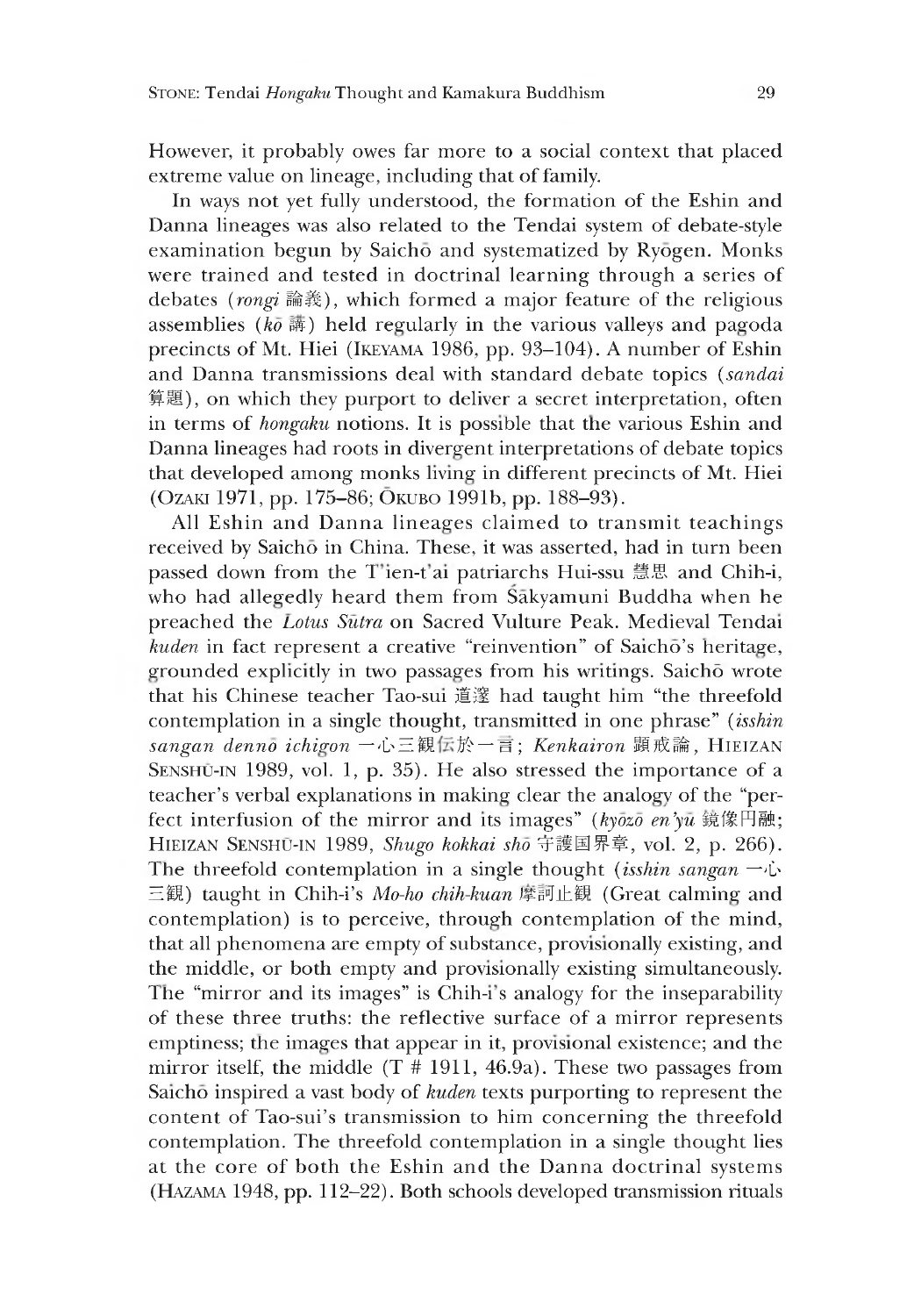in which actual mirrors were used as visible metaphors of nonduality and the interpenetration of the dharmas (Okubo 1980).

There were also other sorts of medieval Tendai lineages, overlapping and drawing on Eshin/Danna transmissions and employing *hongaku* ideas. Lineages of chroniclers *(kike*記家) studied, transmitted, and interpreted the "documents" (*kiroku* 記録) of Mt. Hiei, focusing on the traditions of the mountain, including its sacred precincts, Buddha images, numinous manifestations of kami, powers of nationprotection, rituals, and regulations (HAZAMA 1948, pp. 245-62; KURODA 1989, pp. 146-54). Transmissions of the *kike* often convey secret meanings of these traditions interpreted from the standpoint of original enlightenment. *Kike* also played a significant role in the development of the system of Sanno Shinto 山王神道, which took form around the cult of the Hie shrines located at the eastern foot of Mt. Hiei. The kami of these shrines, understood as local manifestations of specific Buddhas and bodhisattvas, were often interpreted in terms of the threefold contemplation and other essentials of Tendai doctrine (Hazama 1948 pp. 263-65; see also Grapard 1987). There was in addition a precept lineaee *(kaike 傲家*), based at Kurodani in the precinct of the Western Pagoda, that transmitted the "perfect and sudden precepts" (endonkai 円頓戒), interpreted from a *hongaku* perspective. These various, often interconnected, lineages all developed their own distinctive transmissions, texts, and initiation rituals, and drew on ideas of original enlightenment.

One striking feature of medieval Tendai was its expansion into the Kantō region, as monks sought opportunities for patronage by the bakufu and other powerful military families. Along with Tendai temples, a number of Tendai seminaries, or *dangisho* 談義所,were established. Eventually there were at least thirty-eight Tendai *dangisho* in the Eastern provinces (OGAMI 1970, part  $2$ , p. 10). Here, monks were trained rigorously through a system of debate-style examinations paralleling that of Mt. Hiei. These *dangisho* produced vast numbers of debate manuals and *hongaku-related* doctrinal commentaries. After Oda Nobunaga razed Mt. Hiei in 1571, its archives were restored by drawing on those of the Kanto Tendai *dangisho* (OGAMI 1970, part 1, p. 3). Kanto Tendai represents an important but little-known aspect of medieval Japanese religion. Its continuities and discontinuities with the religion of Mt. Hiei remain to be investigated.

Whatever "corruption" may have meant in the context of Kamakuraperiod Tendai, it entailed neither institutional vitiation nor lack of intellectual creativity. Medieval Tendai may not, in many respects, have conformed to normative monastic ideals, but it was nonetheless a rich, varied, and thriving tradition that deserves to be considered on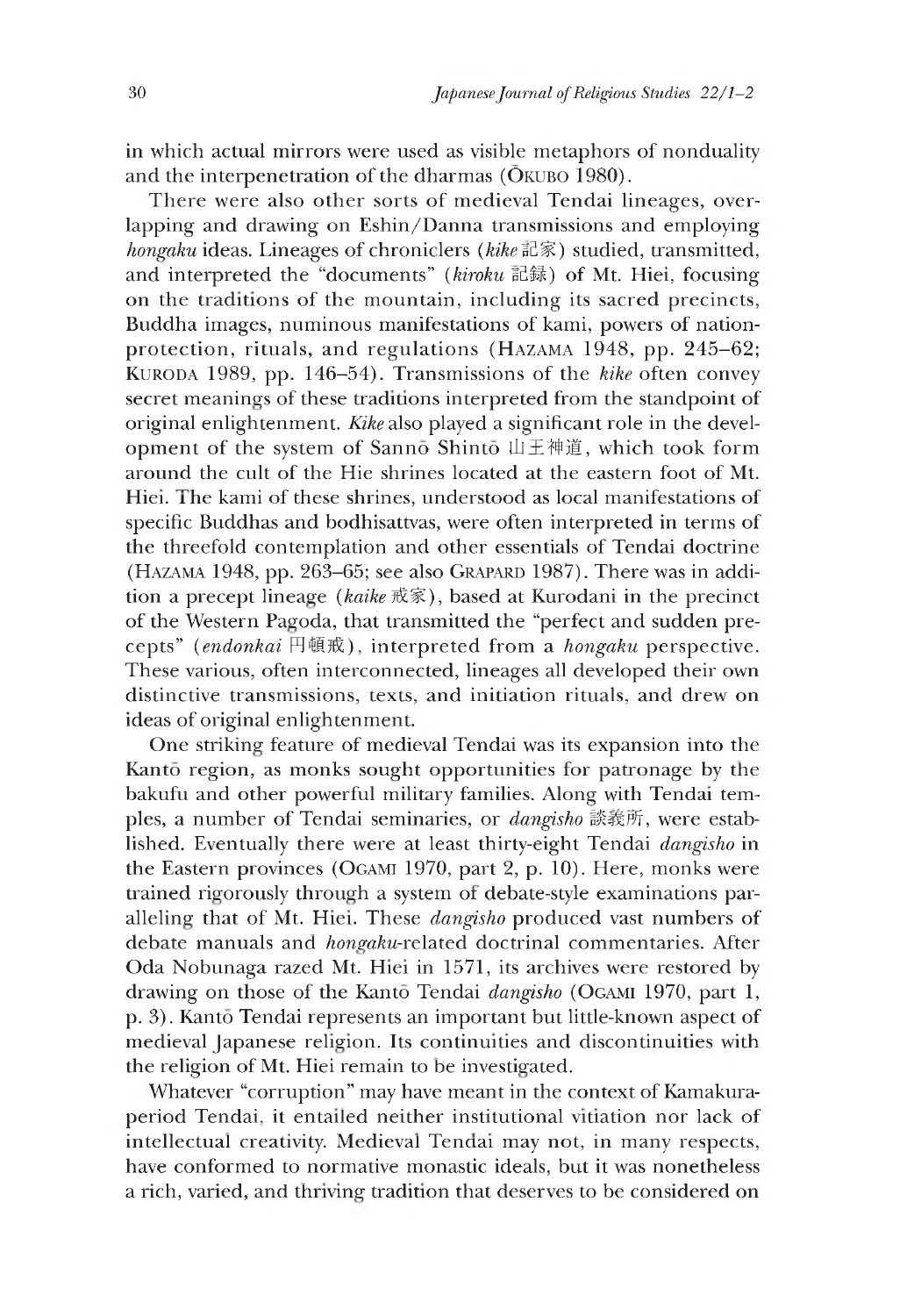its own terms. Further investigation of its particulars promises to yield a more contextualized understanding of medieval *hongaku* discourse.

# *The Alleged Denial of Practice in Tendai* Hongaku *Thought*

As noted above, the new schools of Kamakura Buddhism have often been characterized as a revitalization of practice, over and against an original-enlightenment thought whose extreme emphasis on nondualism in effect denied its necessity. Is it in fact the case that Tendai *hongaku* thought denied Buddhist practice? In addressing this question, let us consider two Tendai documents written during the late Heian and/or Kamakura periods, shortly before or during the time when the new Kamakura Buddhism was taking form.

The Shinnyokan 真如観 (Contemplation of true suchness), a twelfthcentury text retrospectively attributed to Genshin, is written in a "mixed" style of Chinese characters and Japanese phonetic syllabary. It is not a *kuden* text and appears to have been addressed to a sopnisticated lay reader. Its central argument is that all phenomena have as their nature true suchness *(shinnyo),* which is equated in this text with the Dharma body, the Buddha nature, and original enlightenment. "Turning one's back on original enlightenment" is the error that produces delusive thoughts, attachments, and the round of rebirth. But when one discerns oneself and all others as being identical to true suchness, that is "returning to original enlightenment"; it is the guarantee of birth in the Pure Land and the realization of Buddhahood in this very body. The text acknowledges, however, that such insight is hard to sustain:

Beings of the sharpest faculties, like the dragon girl, discern that they themselves are precisely true suchness, and in an instant become Buddhas. Beings of dull faculties may discern at one moment that they are precisely true suchness, but at the next moment, because it has been their way since time without beginning, on seeing forms or hearing voices, their mind moves in accordance with external objects. Meeting with objects that are pleasing, it arouses the defilement of greed; meeting with objects that are not pleasing, it arouses the defilement of anger.... In accordance with the distinction of superior and inferior faculties, there exists the inequality of sooner or later in the perfection of contemplative practice. Thus there are those who can manifest enlightenment in a day, two days, a month, two months, or a year, or those who require a lifetime.

(TADA et al. 1973, p. 144)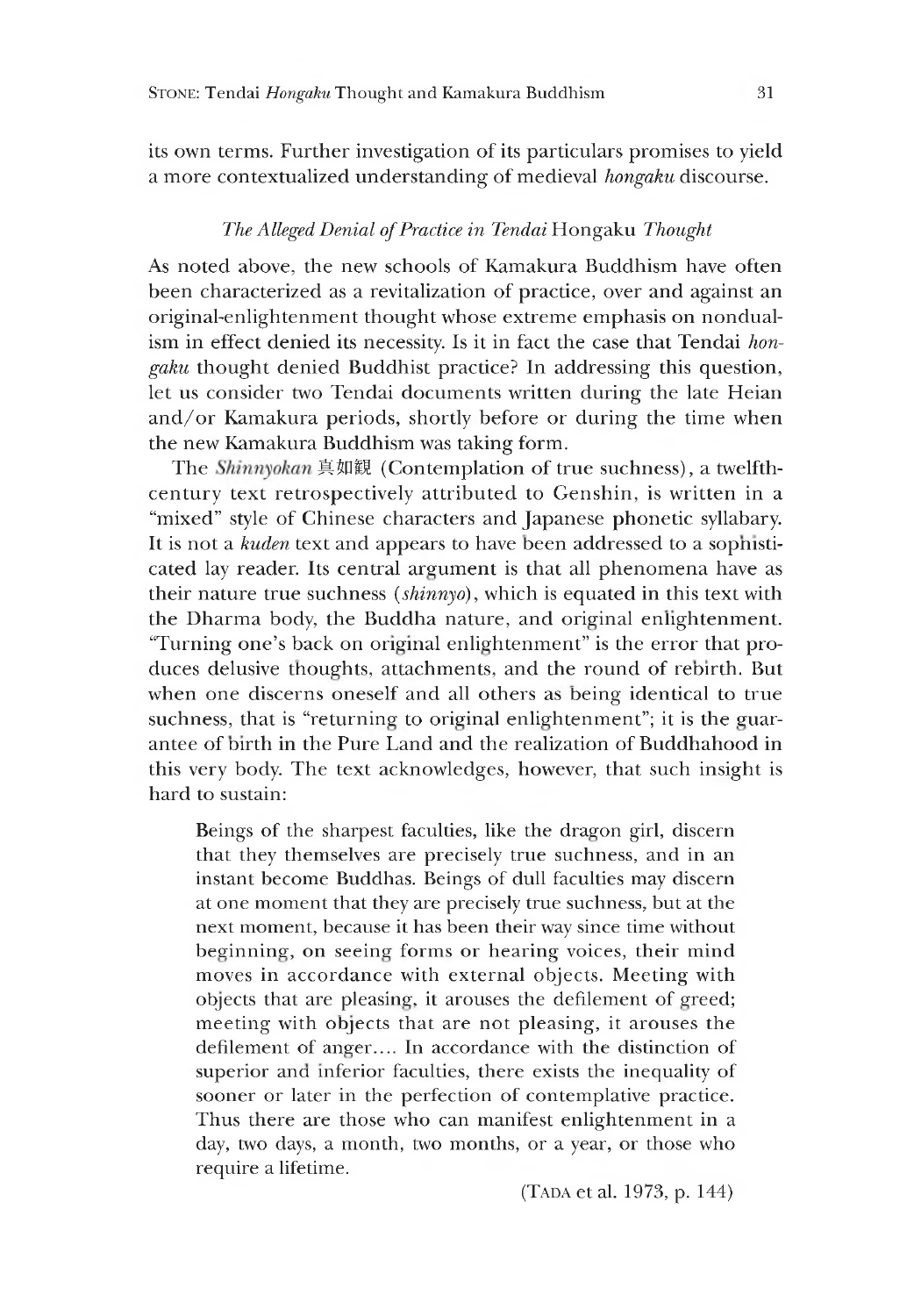Thus, although all are Buddhas inherently, some may take a while to achieve and sustain that realization. Toward that end, the *Shinnyokan* acknowledges the need for, and even encourages, continued practice:

Since we have just now begun the contemplation of true suchness, we are pulled by conditions, and in the face of circumstances, it is easy to retreat and hard to continue. By what useful expedient may one put a stop to the delusive thoughts to which we have been accustomed since the outset and manifest the true principle of suchness? First, one should cultivate the contemplation of emptiness [of the dharmas], loosening one's attachment to samsara so as to manifest in oneself the principle of true suchness. (p. 143)

In addition to the contemplation of emptiness *(kukan* 空観), the invocational nenbutsu is recommended, although it must be based on knowing the nonduality of oneself with Amida and all other Buddhas (p. 142). The practitioner is also urged to contemplate oneself as true suchness "day and night, walking, standing, sitting and lying down, without forgetting" and, with this understanding, to "say the nenbutsu and recite the sutra, transferring the merit [from such acts] to all living beings" (p. 148). Here is one text, at least, in which the premise that all beings are originally Buddhas does not lead to a denial of the need for practice.

Now let us turn to the *Shuzenji-ketsu* 修禅寺決 (Decisions of Hsiuch'an-ssu),which stands within the *kuden* tradition. It presents itself as Saicho's record of the transmissions he received from his Chinese teachers, Tao-sui and Hsing-man 行満. Estimates of its dating range from the latter Heian through mid-Kamakura period.7 Here we will focus on the first fascicle of this text, which deals with the threefold contemplation in a single thought, considered under the threefold perspective of teaching (kyō 教), practice (gyō 行) and realization *(shō*) ). This threefold categorization later became a standard feature of Eshin-school transmissions.

In the section on teaching, the threefold contemplation is discussed from a variety of doctrinal perspectives, which will not detain us here. In the section on practice, it is considered under four sub-

<sup>•</sup> **Attempts at dating have been** complicated **by** several references **in the text** to chanting the *daimoku,* or title of the *Lotus Sutra,* a practice usually associated with Nichiren. For example, it has been argued that the *Shuzenji-ketsu* represents a Tendai appropriation of Nichiren Buddhist practice, or conversely, a forgery on the part of Nichiren's disciples attempting to legitimate their teacher's form of practice by connecting it with saicho (for a summary of **the discussion see Hanano 1976). However, as Takagi Yutaka has established, the** *daimoku* was being chanted well before Nichiren's time (1973, pp. 430-65); thus there is no reason to assume that the *Shuzenji-ketsu* must postdate him.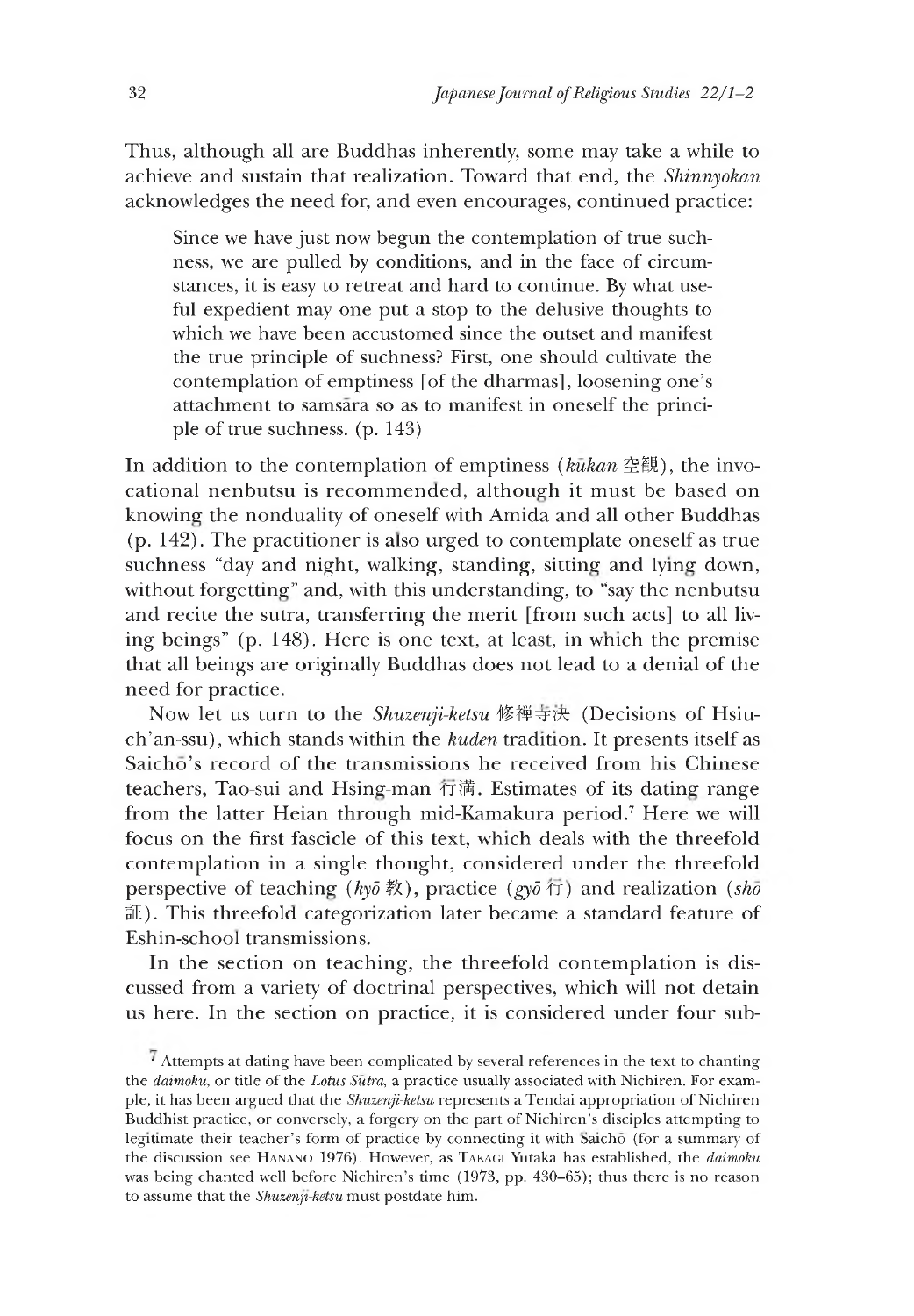categories. First is that of "fundamental understanding" (honge 本解):

Each dharma, down to the smallest particle of dust, is simultaneously empty, provisionally existing, and the middle, completely separated from deluded thoughts. When the subtle principle of the threefold contemplation is [thus] illuminated, there is nothing to practice and nothing to realize. At the time of practice and realization, how can one dispute over now [attaining enlightenment] versus [being enlightened] originally?

(Tada et al. 1973 p. 44)

It soon becomes clear, however, that the "fundamental understanding" of "nothing to practice and nothing to realize" is not intended to deny the need for practice, but to inform its concrete methods. These are divided into three categories: practice for specific times, for ordinary times, and for the moment of death. These categories are drawn from Genshin's  $\overline{\text{O}}$ *jō*yōshū 往生要集 [Essentials of birth in the Pure Land], but their content differs from Genshin's text. "Practice for specific times" involves formal secluded meditation for periods of seven, twenty-one, or a hundred days. A square hut is to be erected in a secluded place. Inside, icons are to be enshrined in each of the four directions: Shaka (Sakyamuni) to the north, Amida (Amitabha) to the west, Kanzeon (Avalokitesvara) to the south, and Monjushiri (Manjusn<sup>7</sup>) to the east. The practitioner sits in a half-lotus posture facing Amida. By each icon, a mirror is to be placed so that it reflects simultaneously both the icon and the practitioner.

On the first day, one should practice the contemplation of Buddhas and living beings being a single suchness. Since the mind is the essence of all dharmas, living beings and the Buddha are all encompassed in the one mind. How could they be separate entities? The object of worship and the practitioner both appear in the same mirror because the beings and the Buddha are nondual. If the beings and the Buddha were truly separate, how could they appear in the same mirror? ...The practitioner's three categories of action [i.e., body, speech and mind] are in no way separate from those of the object of worship. The person of the practitioner who contemplates this is the subtle body of the sea of [wondrous] effects, forever released from the form of a deluded person, (p. 45)

Chih-i's analogy of the mirror, by which he illustrated the threefold truth, is here employed as an aid to meditation through the use of actual mirrors. Also evident is the influence of esoteric notions of the three mysteries: the union of the body, speech, and mind of the prac-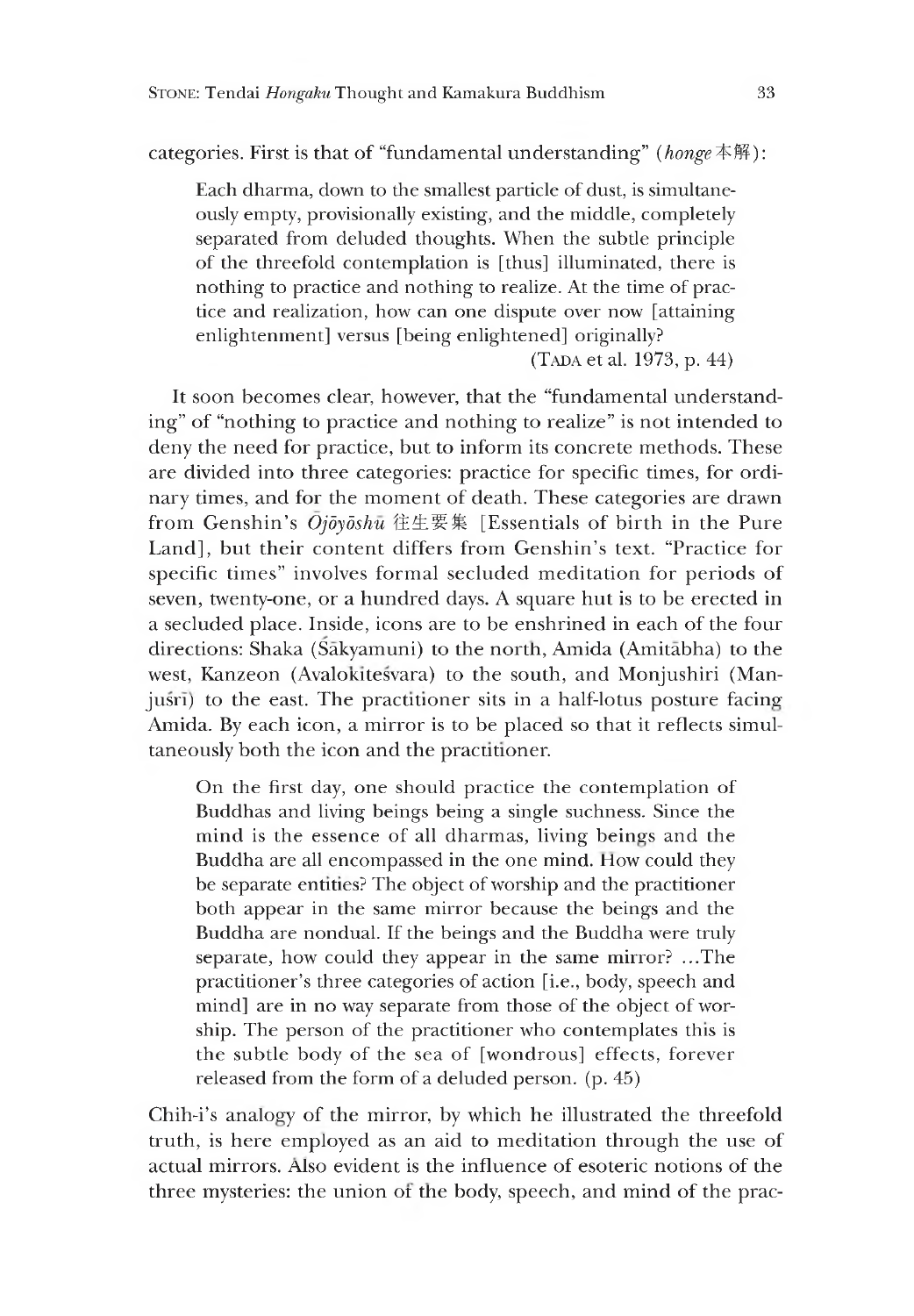titioner with those of the cosmic Buddha in the act of esoteric ritual. This meditation can, the *Shuzenji-ketsu* says, be undertaken to achieve liberation from transmigration, to prolong life, or to transfer merit to specific persons or to all beings generally.

The next category, practice for ordinary times, is a formless meditation in which one performs the threefold contemplation in the midst of daily activities, and appears to correspond to the "neither walking nor sitting samadhi" (higyō hiza zanmai 非行非座三昧), the last of the four kinds of samadhi taught in Chih-i's *Mo-ho chih-kuan*. The last category is practice for the moment of death *(rinju* 臨終). Since the pain of the body's impending dissolution blunts one's spiritual faculties as death approaches, ordinary forms of contemplation may become impossible. Thus,

At this stage, one should practice the threefold contemplation in a single thought as encompassed in the Dharma container *(hogu* 法具). The "threefold contemplation in a single thought as encompassed in the Dharma container" is precisely *Myd-hdrenge-kyd....* At the time of death, one should chant *Namumydhd-renge-kyd* 南無妙法蓮華経. Through the workings of the three powers of the Wondrous Dharma [i.e., the powers of the Dharma, the Buddha, and taith], one shall at once attain enlightened wisdom and not receive a body bound by birth and death, (p. 46)

The *Shuzenji-ketsu* then poses the following question:

Question: If we go by the original intent of the *Chih-kuan,* the Buddha and the beings are from the outset nondual; there is no aspect of delusion or enlightenment. Why do you now separately confer such contemplative practices that are of inferior form [i.e., in presuming a duality of delusion and enlightenment that is to be bridged]?

Answer: The intent of the *Mo-ho chih-kuan* is that concrete phenomena are precisely the realm of truth and that existence and nonexistence are nondual. Thus the three contemplations clarified above, for specific times, ordinary times, etc., are precisely the forms of [practice established on the basis of] the nonduality of Buddhas and beings. If you postulate apart from these a practice of the nonduality of Buddhas and beings—the original intent of the *Chih-kuan*—it is not to be found.... Dwelling in the original mind that is without form, one returns and becomes identical with that which has form. This is the actual practice for realizing the Buddha's enlightenment. (pp.48-49)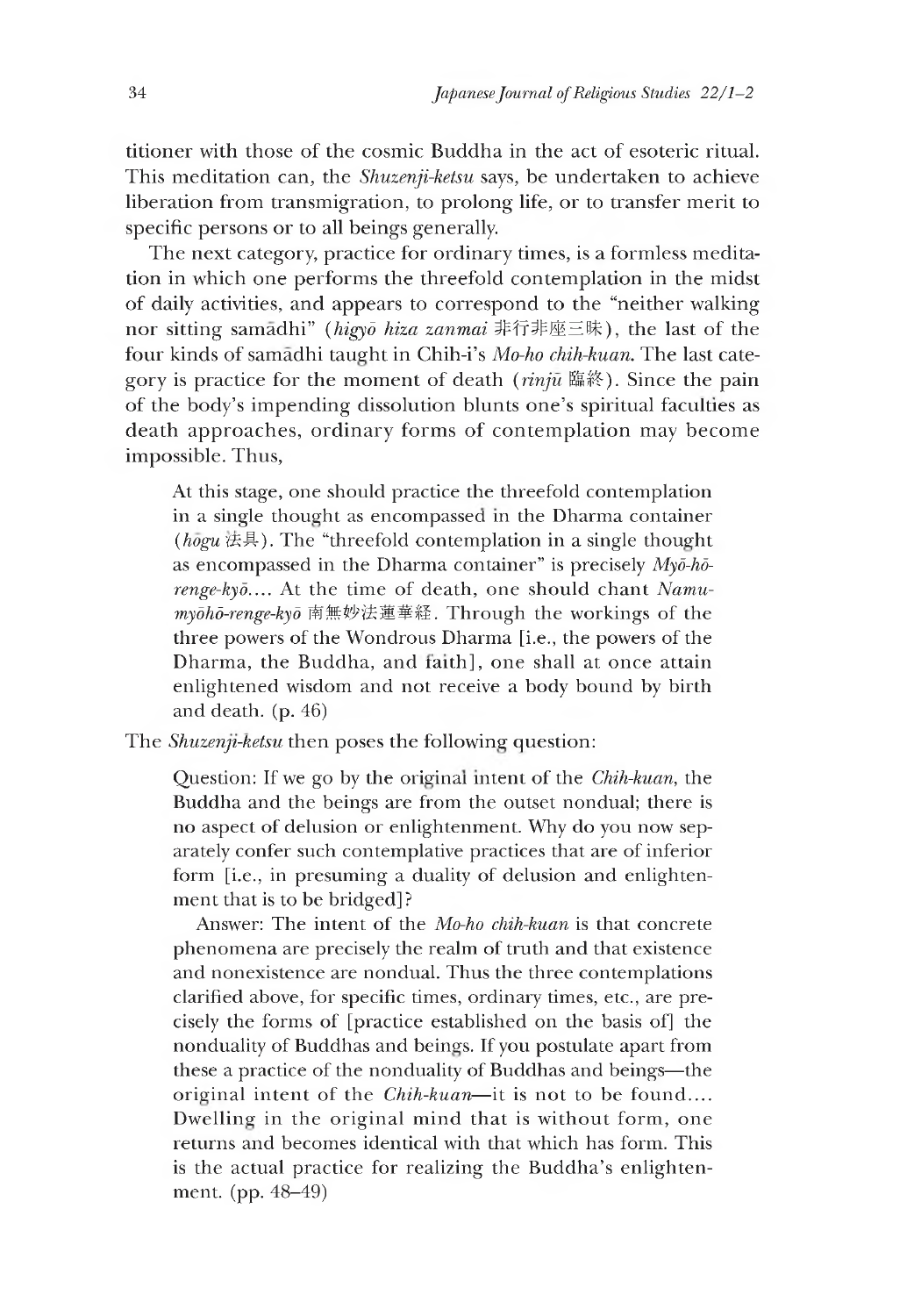The compilers(s) of the text here seem to have considered the possibility that notions of nondual original enlightenment would cancel the need for concrete practices, and rejected it.

Lastly, the threefold contemplation in a single thought is discussed in terms of "realization." This section reads in part:

As for the threefold contemplation from the perspective of realization: since [this contemplation] is originally inherent, there is no need to practice anything. One need not fear evil thoughts nor rejoice in good ones, because both are originally endowed with the threefold contemplation, (p. 50)

It is only here, from the standpoint of "realization"-the "Buddhaeye view," so to speak, of one who has already realized original enlightenment-that ordinary thoughts can be termed equivalent to meditation. From the perspective of "practice," specific forms of discipline are still required.

Like the *Shinnyokan*, the *Shuzenji-ketsu* addresses the issue of individual faculties. This discussion is placed in the mouth of Hsmg-man, in response to a question from Saicho as to why people who chant the name of the *Lotus Sutra*, even with earnest faith, do not at once become Buddhas. Hsing-man responds that persons of keen faculties can, with a single utterance of the sutra's name, transform their accumulated delusions into the three virtues of the Dharma body, *prajna,* and liberation. However, in the case of persons of dull faculties, their physical and mental constituents have been produced by evil deeds in prior lives, so this transformation does not occur at once. Nevertheless, at the time of death, such people invariably attain the subtle body of the Dharma nature and can travel freely among the Buddha lands (pp. 75–76). However, the need for continued practice is not always associated in this text with inferior capacity. Although the theme is not developed, the *Shuzenji-ketsu* twice refers to a form of the threefold contemplation in a single thought in which a person of superior faculties, having realized enlightenment, continues always to practice for the "pleasure of contemplation" (yukan遊観; pp. 51, 96).

Two texts do not make an exhaustive case. Nevertheless, the passages discussed above from the *Shinnyokan* and the *Shuzenji-ketsu* argue for a more contextualized understanding of those strands of *hongaku* rhetoric that seemingly deny the need for practice. Claims about "nothing to practice and nothing to realize" may represent an outward rhetorical stance, grounded in a philosophical commitment to undercutting the distance between deluded beings and the Buddha. At the same time, however, they seem to have been accompanied by a recognition that some form of continuing effort was necessary. If so,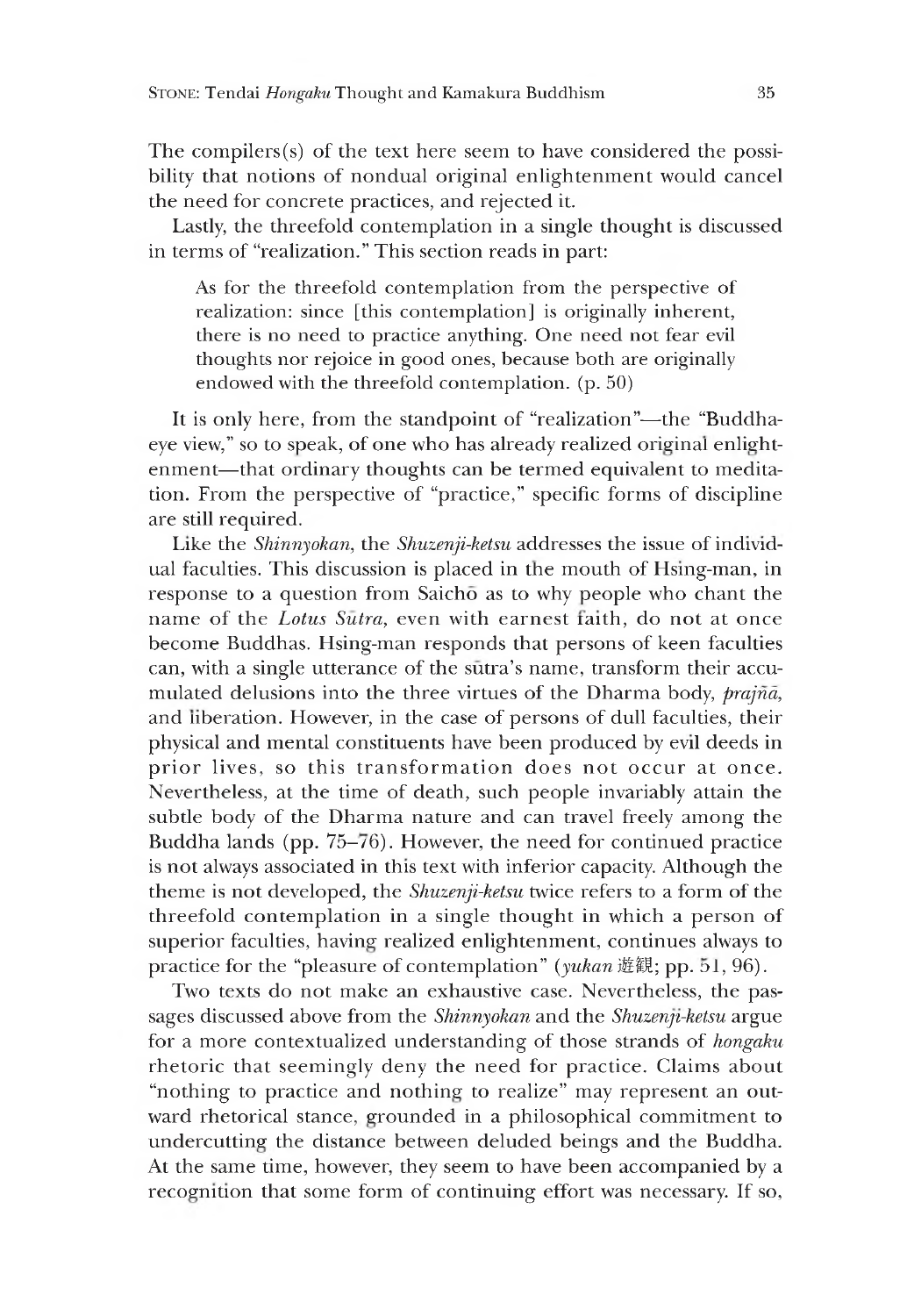this calls into question a major distincton that has been drawn between medieval Tendai *hongaku* thought and the new Kamakura Buddhism. The *Shinnyokan* and the *Shuzenji-ketsu* also suggest that rhetoric of "absolute nonduality" existed in combination with and was modified by other ideas that did not necessarily conform to its logical structure, such as birth in the Pure Land, merit transference, and the need to ritually mediate the moment of death.

## Hongaku *Thought and the Question of Evil*

Let us now turn to the charge that Tendai *hongaku* thought, in its extreme emphasis on nonduality, represented an uncritical "world affirmation" that in effect legitimized evil conduct. As an avenue of approach, we will consider the notion that "karma is precisely liberation" (gō soku gedatsu 業即解脱) discussed in a number of medieval Tendai texts. It is treated at length in the *Sanju-shi ka no kotogam* 三十四箇の事書(Notes on thirty-four transmissions), probably dating from the twelfth century (SUEKI 1993, pp. 292-94).

Question: Does "karma is precisely liberation" mean that deluded action, without transformation of its essence, is itself liberation? Or that liberation follows upon the transformation of deluded action?

Answer: According to the interpretation of our school, being originally nondual in essence is called "identity" *(soku* 即).... When one knows the doctrine of perfect interpenetration that is the true aspect, deluded action in its essence is endowed with all dharmas; thus it is not merely deluded action but the perfect interpenetration of the dharma realm in its entirety. A hawk seizing a bird is, without transformation of its essence, precisely the true aspect of liberation. A fierce dog pursuing a beast is, without transformation, precisely the true aspect of liberation. And all other sorts of actions should be understood in light of these examples. The point is to understand the constant abiding of the dharmas. "Constant abiding" means that the dharmas perfectly interpenetrate and none is lacking. One should simply sweep aside all partial views and dwell in the undifferentiated true aspect. One who does not dwell in understanding of the undifferentiated dharma realm has not yet grasped the meaning of karma being precisely liberation. One who has understood it should not further publicize this oral transmission. (TADA et al. 1973, p. 179)

It is not hard to understand why critics of *hongaku* thought have seen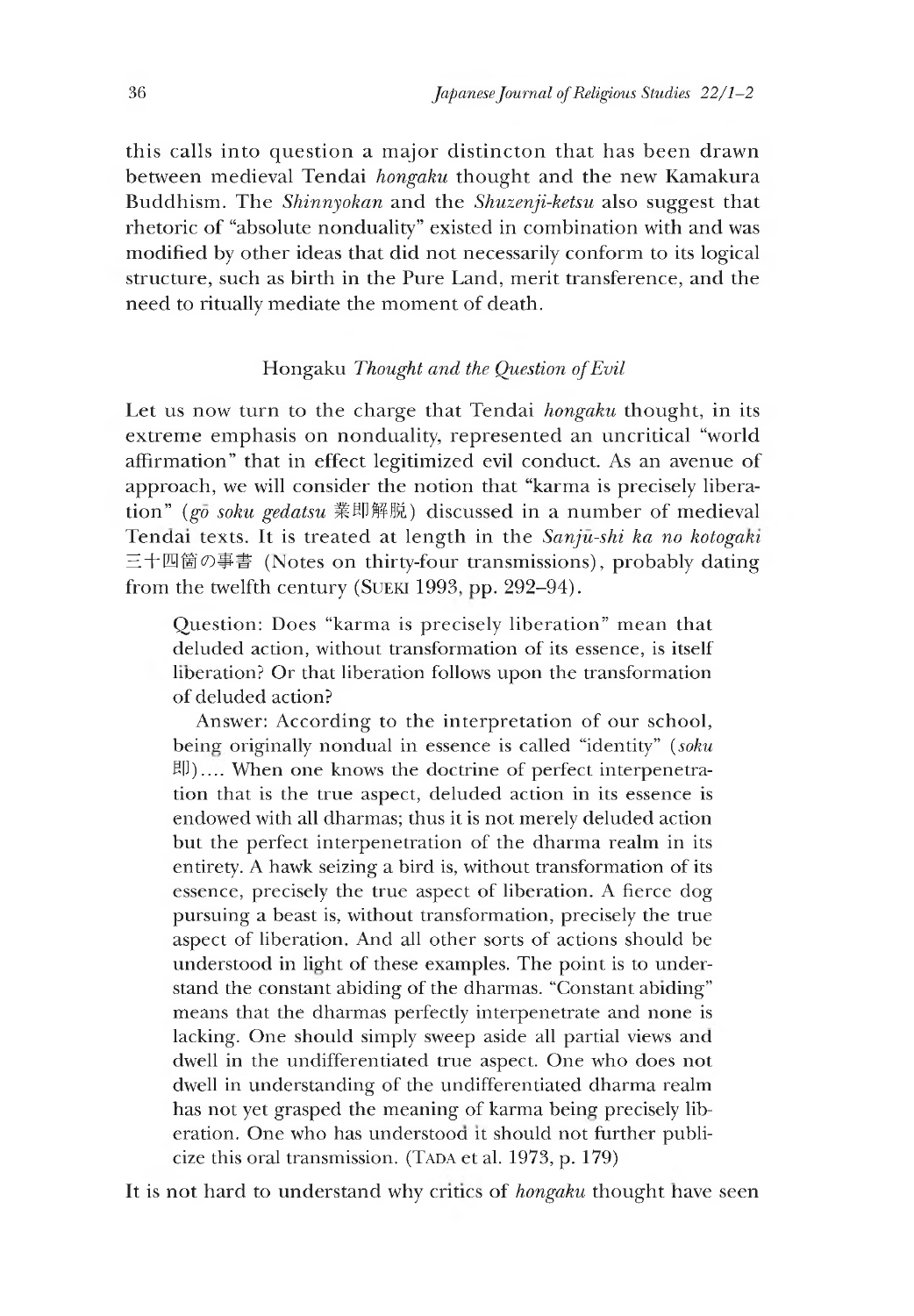so extreme an emphasis on nonduality as morally problematic. The passage makes clear that "karma is liberation" only for someone who has achieved insight into the nondual nature of reality. However, the text seems to reflect an awareness of the potential dangers of such a doctrine, in its warning against making it public. The moral implications of this doctrine are more explicitly addressed in a passage from the *Kanko ruiju:*

Question: To press you again, this is still difficult to conceive. Even if it should be the true purport of the perfect and sudden [teaching], how am I to understand that the essence of evil karma is the same as the wondrous essence of liberation? If so, is the practitioner of calming and contemplation *(shikan* 止観) able to commit evil deeds such as killing or theft without fear, according to whim?

Answer: ...Karma has as its essence the three thousand realms [i.e., all dharmas] and three truths, and is lacking in none of them. Therefore it is said that karma is precisely liberation. But as for whether the practitioner of calming and contemplation can commit evil deeds at whim: Absolutely not. There are several arguments to be made here. First, karma and liberation are [in terms of their essence] both the ungraspable, inconceivable naturalness of the Dharma. This is called karma being precisely liberation. How could such a person [who has realized this] fall into a one-sided emotion and commit evil deeds? (This is the first point.) Moreover, evil karma is endowed with the three thousand realms, and liberation is also endowed with the three thousand realms. Therefore, "karma being precisely liberation" means that self and other are nondual, and that all dharmas are of a single nature, which is without self. At this time [of so realizing], how could one entertain separate discriminations of this and that, and so commit evil deeds? (This is the second point.) However, if, returning [to the realm of daily affairs] from the inner enlightenment of calming and contemplation, one were to commit evil deeds unintentionally *(musa* 無作)in accordance with one's destiny *(nin'un* 任運), there could still be no difference [between karma and liberation]. This is what is meant by Kannon appearing as a fisherman and killing many fish.

*(maki* 2, BUSSHO KANKOKAI 1912-22, vol. 17, pp. 40-41)

Here, a person with insight into the nonduality of self and other is said to be incapable of arousing the discriminative passions that lead to deliberate commission of evil. Nevertheless, the text acknowledges that such a person might still do evil without intent, as the result of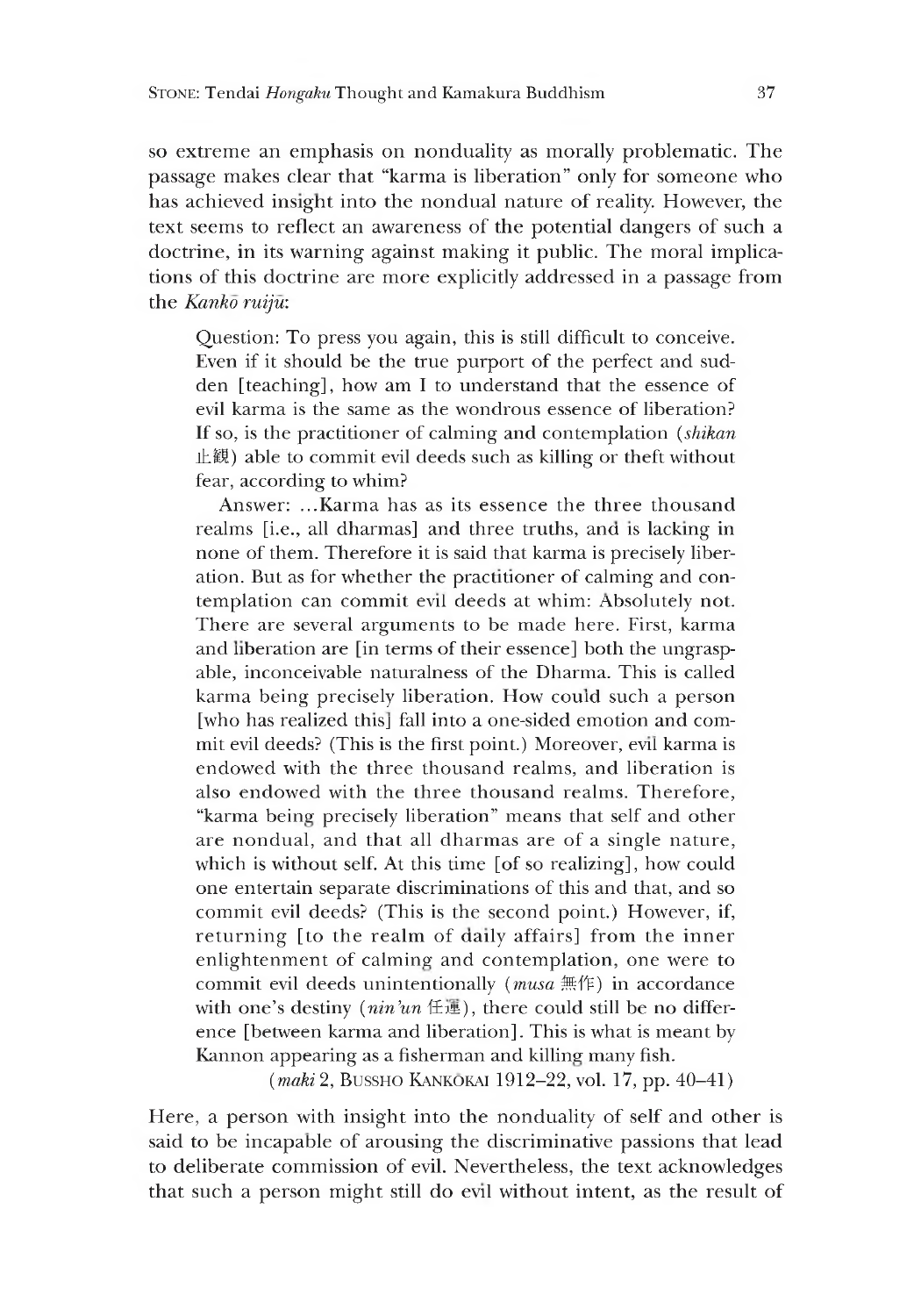destiny, and that such unavoidable misdeeds would not obstruct that person's liberation. This is remarkably similar to Shinran's argument that those who have placed their faith in Amida will not commit evil deliberately but might do so as a result of past karma, and that such deeds would not obstruct their birth in the Pure Land (Tannisho ) 账異抄, sections  $13-14$ ; DOBBINS 1989, pp. 53-56). The references in these passages to "a hawk seizing a bird" and the bodhisattva Kannon appearing as a fisherman link this strand of *hongaku* thought to the period's larger concerns about the Buddhahood of evil persons *(akunin jobutsu* 悪人成仏), those whose hereditary professions involved them in killing.

On the basis of these examples, we can say that notions of original enlightenment do not carry nonduality to the point of uncritically legitimizing evil. "Karma is liberation" is a statement about the nondual nature of reality and is meaningful only in the case of someone who has realized that nonduality; it is not an endorsement of misconduct. On the other hand, such notions provide little basis for making moral judgments or for resisting evil, and the message of nonduality is easily misunderstood as an excuse for wrongdoing—a point that the compilers of the texts seem to have recoenized.

Since the idea of original enlightenment could potentially serve to rationalize misconduct, we may assume that it probably was so used, at least on occasion. However, finding historically verifiable instances proves unexpectedly difficult.<sup>8</sup> The rise of *hongaku* ideas may have contributed to an atmosphere in which strict observance of the precepts and rules of conduct was not valued—although at least one Tendai *kuden* lineage, the Kurodani lineage of Ejin 恵尋 (d. 1289) and Koen 興円  $(1262/1263-1317)$ , sought to revive the precepts (ISHIDA 1986, pp. 398-406). However, the suggestion that original enlightenment thought *caused* monastic "corruption" accords doctrine an exaggerated degree of historical agency and overlooks the role of political, social, and other factors.

Complaints from the Kamakura period about misuse of nondual Mahāyāna doctrine abound. Mujū Ichien 無住一円 (1226-1312), for example, complains about monks justifying "impure acts" on the basis of tan trie ideas *(Shasekishu* 沙石集,Watanabe 1966 p. 497). The Nihon Daruma-shū, founded by Dainichi Nonin 大日能忍 (twelfth century),

8 According to several early (thirteenth century) versions of *Heike monogatari,* when the warrior monks from the Enryaku-ji torched the Kannon Hall of the Kiyomizu-dera, their leader recited a verse about sinful deeds being without substance and ordinary persons being originally Buddhas. On this basis, AKAMATSU Toshihide has suggested that prevalent *hongaku* ideas provided intellectual support for the activities of warrior monks *(akuso* 悪僧) (197b, pp. 460-65). However, without additional evidence, this may be too much to conclude from one passage in a work of literature.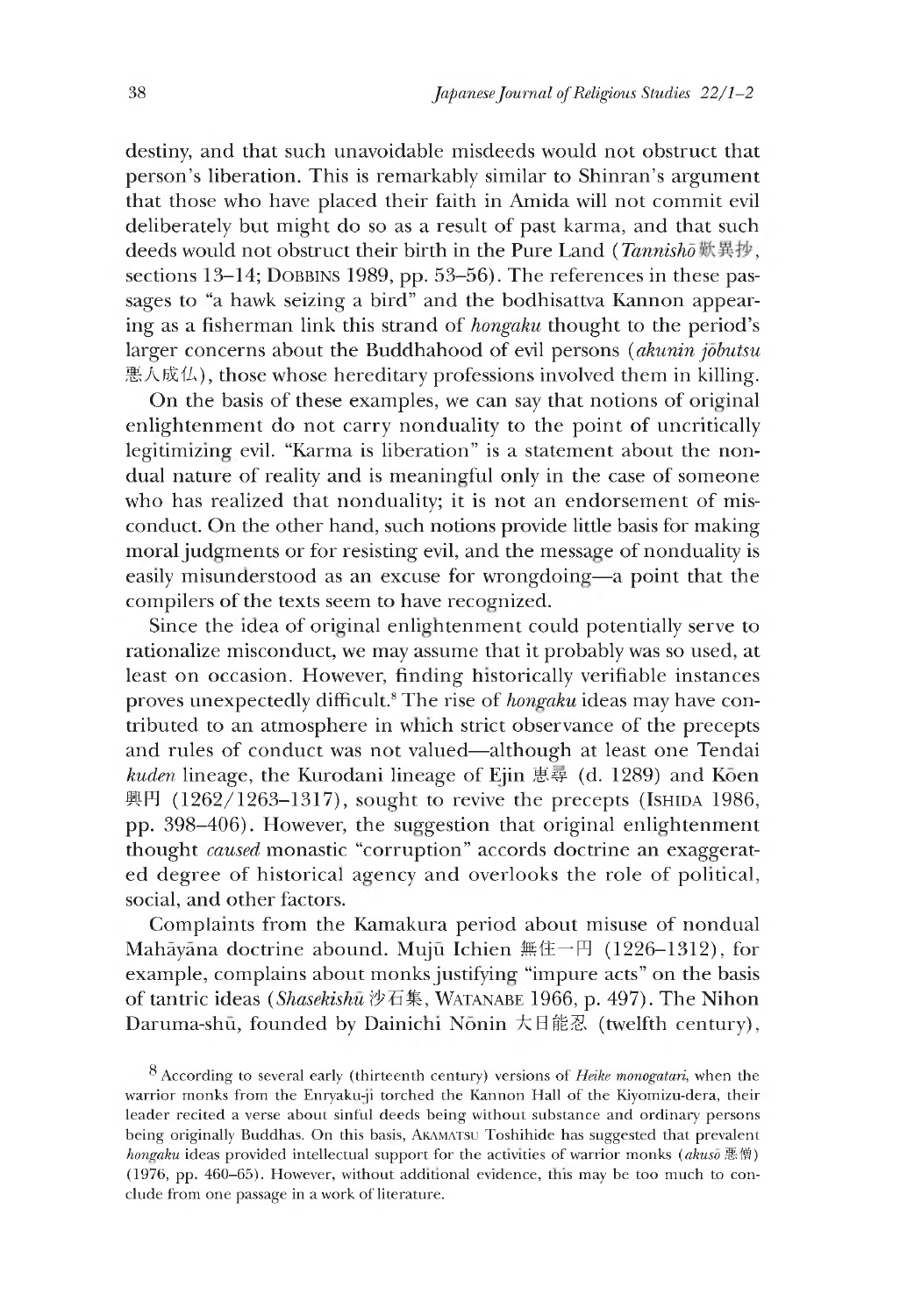was repeatedly criticized for the antinomian character of its teachings, though these criticisms may have been prompted by the Daruma-shū's attempt to establish itself independently of existing religious institutions, and not by immoral behavior on the part of its adherents (Faure 1987 pp. 27—35 39-45). However, one also finds accusations of misdeeds being rationalized in the name of a doctrine often described as dualistic—namely, the exclusive nenbutsu of Honen and his followers, which was sometimes misunderstood as a form of "licensed evil" (zōaku muge 造悪無碍; see DOBBINS 1989, pp. 47-62). As is well known, Honen, Shinran, and others taught that the evil the believer does unavoidably, for example, because of past karma, cannot obstruct the workings of Amida's vow. Morally problematic though such a claim may be, the intent was not to rationalize or encourage evil, but to alleviate anxieties about retribution for the evil one cannot avoid committing. Behind it lay the fears of hell and the consequent attraction to karma-transcending "theories of salvation" that appeared during this period (LAFLEUR 1983, pp. 48-59).

It is in this same light that we should understand some of the more ethically disturbing passages in the *hongaku* literature. The comparison with the exclusive nenbutsu is instructive here, in that it suggests that the moral ambiguity of medieval Tendai texts should be seen, not as a problem unique to nondual *hongaku* doctrine but as embedded in larger intellectual concerns of the age. Pure Land claims that human sins cannot obstruct the workings of Amida's compassion were, at least in part, responses to fears of what were seen as inexorable, degenerative historical processes, such as the coming of *mappo* and the shift of power from court aristocrats to warriors. Although doctrines do not have fixed, singular meanings, it seems likely that *hongaku* thought in the late Heian and early Kamakura periods may have worked in a similar way. The idea of original enlightenment would have given assurance of salvation in an age seen as soteriologically unfavorable, offering an enlightenment that was unobstructable because it was innate from the outset.

We know that the Pure Land teachers Honen and Shinran often cautioned their followers that the absolute compassion of Amida's Original Vow did not constitute license to sin. We also know that doctrines about Amida saving even (or especially) the wicked, or faith in the *Lotus Sutra* protecting the believer from the consequences of worldly misdeeds, were complemented in early Pure Land and Nichiren confraternities by Confucian and other forms of social morality, and in no way constituted the whole of followers' ethical frameworks (see for example Dobbins, n.d.). In the case of Tendai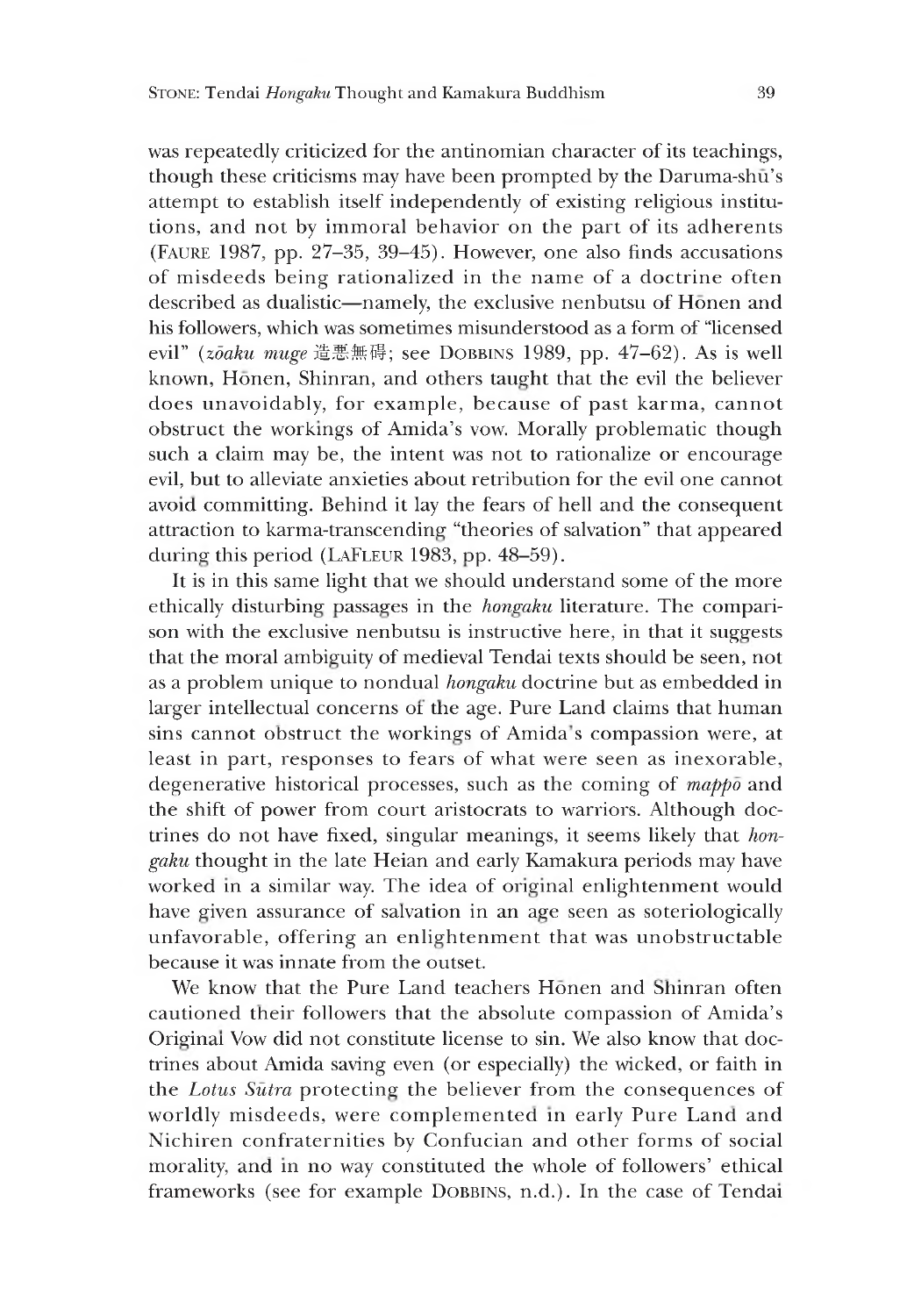*hongaku* writings of the same period, however, we have much less sense of context, knowing very little about who wrote them or under what circumstances, or about what role they played in the lives of those who produced and transmitted them. Thus it has perhaps been too easy to read them in the abstract as "uncritical affirmations" of evil.

# *Tendai* Hongaku *Thought and the New Kamakura Buddhism: Another Perspective*

The models by which medieval Tendai *hongaku* thought and the new Kamakura Buddhism have been contrasted tend, as we have seen, to privilege the new movements. While they have made significant contributions to our understanding, ample grounds exist on which to reassess their assumptions that Tendai *hongaku* thought reflected institutional decline, effectually denied the need for Buddhist practice, and uncritically legitimized evil. Is there then another perspective from which the two can fruitfully be considered? Since the new schools drew in part on older Tendai elements of doctrine and practice, continuities are to be found. On the other hand, as Kuroda and his successors have demonstrated, the new movements stood in ideological and political tension vis-a-vis the parent tradition: Tendai represented the *kenmitsu* Buddhism that constituted establishment religion, while the new schools represented the *itan,* or marginal heterodoxies. Thus it is no surprise to find both continuities and disjunctures between the two.

It is striking, however, that within the same time frame— the Kamakura period—they were both engaged in elaborating a similar constellation of ideas about enlightenment and salvation. Within their vastly differing institutional contexts, they may be seen as working together—Tendai in the center and the new schools on the periphery~to create a new model or paradigm for thinking about Buddhist liberation. Tracing the outline of this paradigm or constellation of ideas thus throws into relief some of the major religious concerns of the period. Wmle subject to countless local variations, it may be broadly sketched in terms of the following characteristics:

(1*) Emphasis on the soteric potential of a single moment.* On a rhetorical level, achieving Buddhahood as a linear process of cultivation and attainment is dismissed as an inferior view; liberation is said to occur in a single moment. This claim appears repeatedly in medieval Tendai texts. For example:

According to the provisional teachings expounded in conformity with their hearers' capacity, cultivation culminating in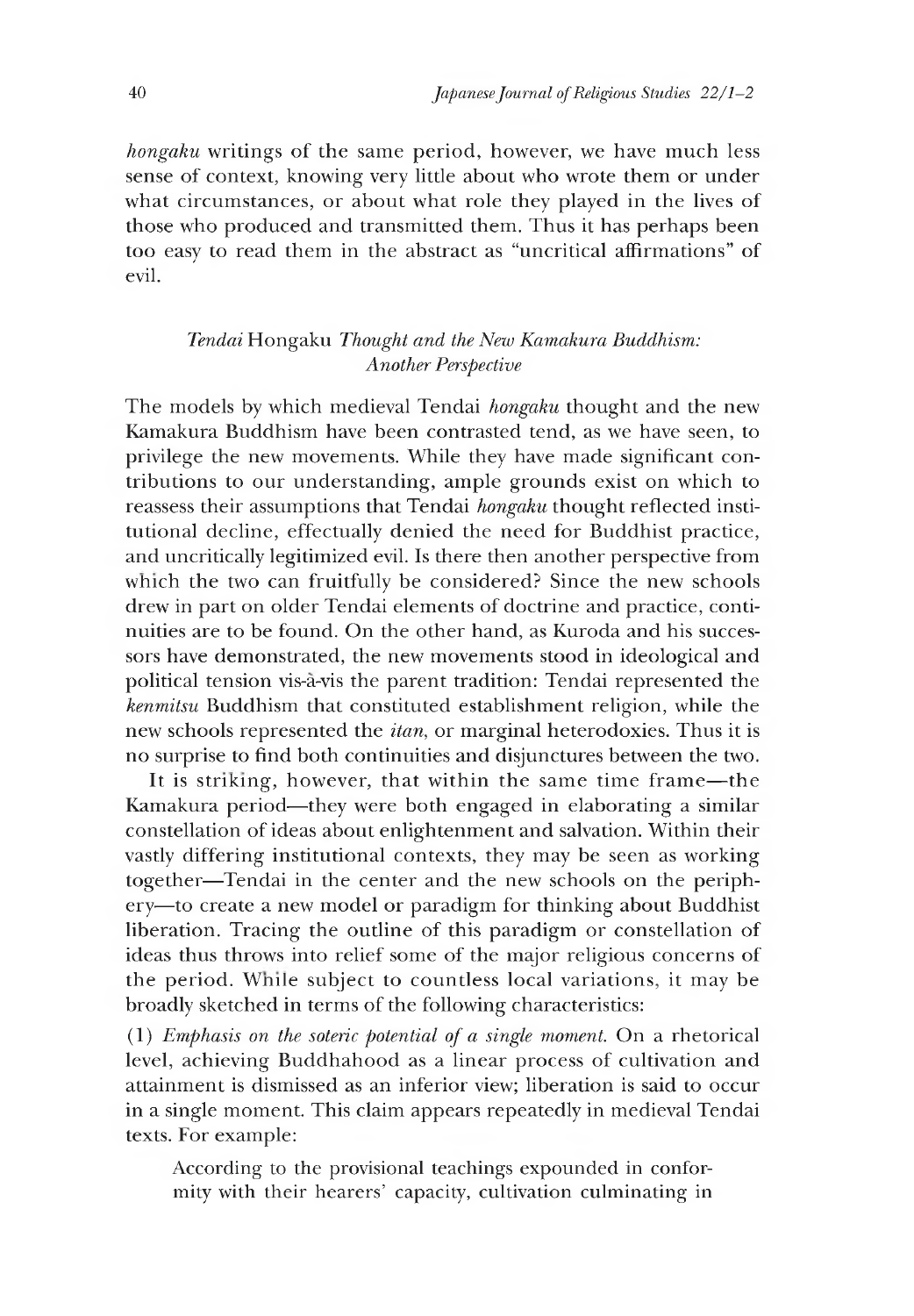enlightenment requires immeasurable kalpas. But from the standpoint of the *Lotus Sutra,* the treasury of profound secrets, manifesting the Dharma-body Buddha who is [one's own] mind occurs in the space of a moment.... One who awakens to the Buddha essence of the mind-nature achieves realization instantaneously.

*(Tendai Hokkeshu gozu homon ydsan*天台法華宗牛頭法門要纂, in TADA et al., 1973, p. 39)

The notion of salvation or liberation in a single moment also occurs in the doctrines of some of the new movements. Shinran stressed the moment when faith first arises in one's heart. At that moment, having cast off all reliance on self-effort, one is seized by the compassionate workings of Amida's Vow, never to be let go, and dwells in "the company of the truly settled" *(shojoju* 正定聚). Dogen emphasized, not one specific moment in the course of a lifetime, but the "absolute now"  $(nikon \vec{m} \hat{\gamma})$  in which practice and enlightenment are inseparable. The rhetoric of the soteric potential of a single moment works to suggest the direct accessibility of salvation or liberation by undercutting a perceived distance between ordinary consciousness and the Buddha's enlightened state. It does not negate the importance of continued effort, but that continuation is characterized, in Dogen's words, as "practice on the basis of realization" *(Bendowa* 弁道話,Kawamura 1988-1993 vol.2 p. 546); or, in one Tendai text, as "skillful means subsequent to enlightenment" (*Sanjū-shi ka no kotogaki*, TADA et al. 1973, p. 180); or, in Shinran's thought, as the nenbutsu recited in gratitude for a salvation that is already assured. Oneoing devotion is conceptualized, not as progress toward a future goal, but as the deepening or confirmation of a liberation that in some sense is already present.

(2) *Sufficiency of the first step.* What had traditionally been regarded as merely an initial step toward enlightenment—faith, the stage of verbal identity, or a simple act of practice—is now said to contain the entire path. In the classic T'ien-t'ai/Tendai *marga* scheme, the path consists of six stages, the so-called "six identities" (roku-soku 六即). The first stage, identity in principle  $(n\text{-}soku \ncong \mathbb{N})$ , denotes the stage prior to practice, in which one is in principle endowed with Buddhahood, but has not yet learned the Buddha Dharma. At the second stage, that of verbal identity (*myoji-soku* 名字即), one hears and understands this nondual principle. In the subsequent stages, wisdom is gradually cultivated and delusions extirpated. Tendai *hongaku* thought, however, stresses only the stage of verbal identity, in which Buddhahood is said to be fully contained (see SUEKI's discussion of this idea as treated in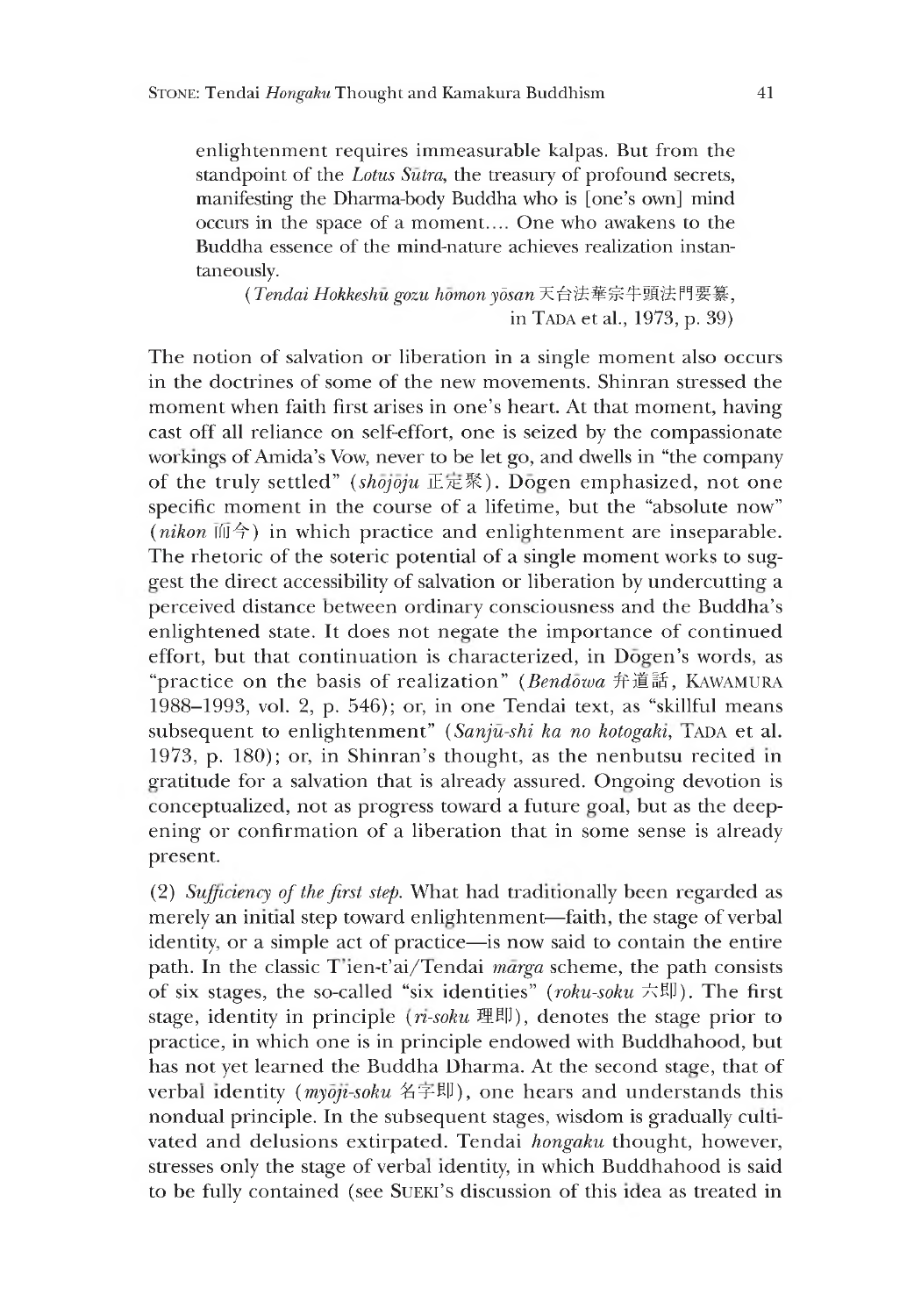the *Sanjū-shi ka no kotogaki*, 1993, pp. 332–38; see also Sueki's article in this issue). Nichiren, too, emphasized only the the stage of verbal identity, which he equated with faith in the *Lotus Sutra (Shishin gohon*  $sh\bar{o}$  四信五品鈔, RDNKK 1988, vol. 2, pp. 1294-1300), and held that Buddhahood is inherent in the act of chanting the *daimoku (Kanjin honzon shō*, vol. 1, pp. 702-21). Shinran similarly wrote that faith was equivalent to the Dharma nature and rendered one "equal to Tathagathas" (e.g., *Mattosho* 末燈抄, Shinran Shōnin Zenshū Henshū Dōnin 1957-1961, vol. 6, pp. 69-70, 71).

(3) *Single condition.* Liberation is said to depend, not on a variety of good acts, but on one factor alone. In the case of *hongaku* discourse, the determining factor is held to be whether or not one discerns the truth of nonduality: "One who knows this is called a sage; one deluded with regard to this principle is called an unenlightened person" *(Tendai Hokkeshu gozu homon yosan, TADA et al. 1973, p. 35). Or some*times faith, rather than discernment, is held to be the determining condition:

Whether we fall into the Avici Hell or are born in the Land of Utmost Bliss depends solely on our [attitude of] mind in this lifetime. We ourselves are precisely true suchness. One who does not believe this will surely fall into hell. But one who believes it deeply without doubting will be born in [the Pure Land of] Utmost Bliss. *(Shinnyokan, TADA et al. 1973, p. 123)* 

1 his emphasis on a single condition provides an example of how similar conceptual structures were appropriated in ideologically different ways. In the new Kamakura movements, the single condition on which enlightenment depends is usually associated with a single form of practice or single object of devotion, as seen in Hōnen's exclusive practice of the nenbutsu and Nichiren's exclusive devotion to the *Lotus Sutra.* As the *kenmitsu* historians have pointed out, this notion of single practice was a potentially subversive one (KURODA 1967, p. 203; TAIRA 1992, pp. 240-55; 1994, pp. 292-97). It in effect denied the validity of the rites and observances of the leading cultic centers that provided thaumaturgical support for the ruling elites, and it established a single, transcendent source of moral authority. In contrast, in Tendai *hongaku* discourse, liberation depends on a particular insight or attitude, rather than a specific practice; thus it did not challenge devotion to the cults of particular Buddhas, bodhisattvas, or kami that supported the authority of local rule. Both Tendai *hongaku* thought and the new Kamakura schools are structurally similar, however, in seeing salvation as dependent on one, rather than a plurality, of factors.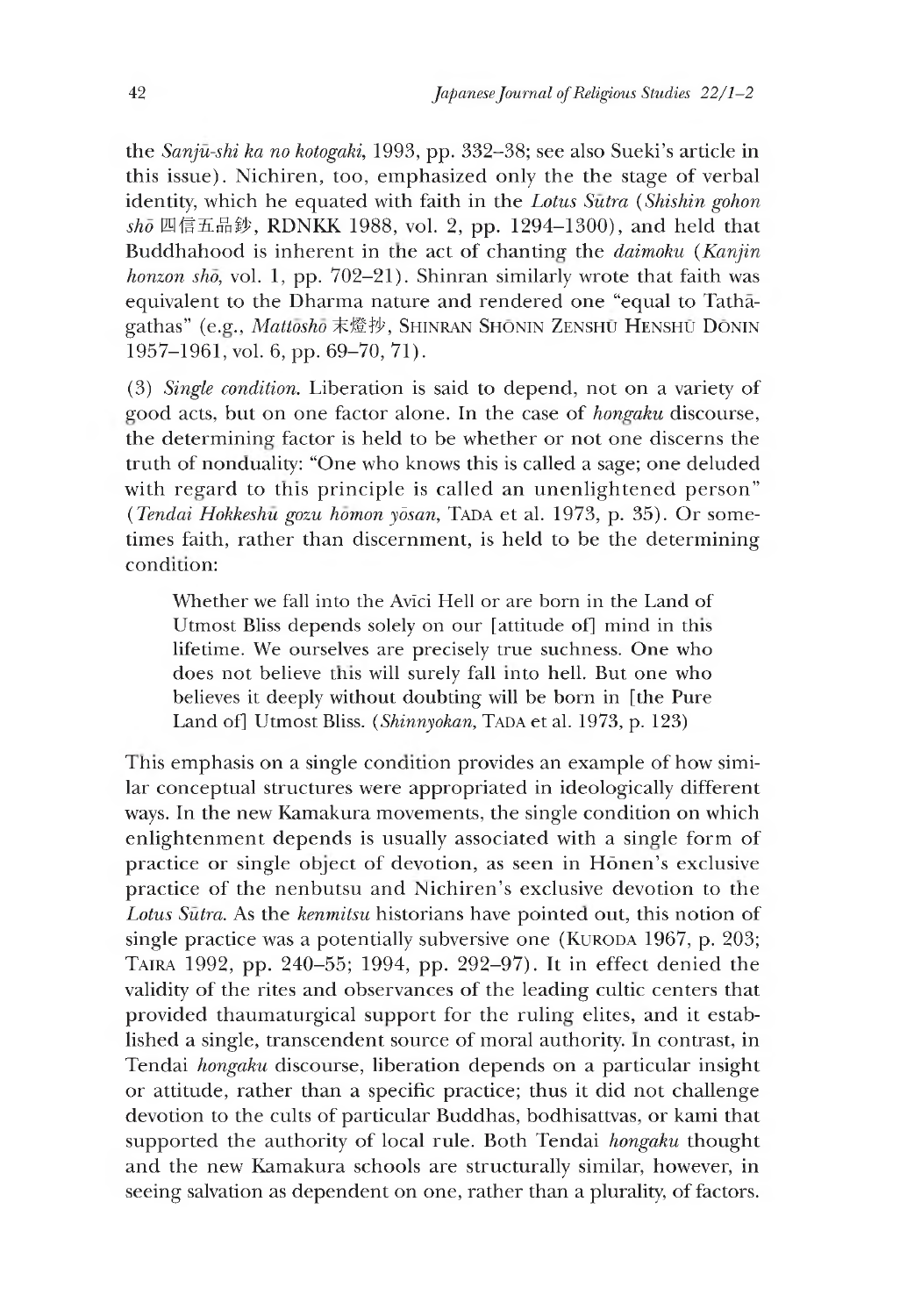(4) *Denial of the obstructive power of evil karma.* The causal connection between morality and salvation is relaxed, in that liberation is no longer directly tied to the eradication of sin or the production of merit. This idea finds expression in *hongaku-related* claims that enlightenment does not depend on the eradication of defilements, claims found in the discourse of *akunin jobutsu,* and in Pure Land teachings that evil karma cannot obstruct the workings of Amida's Vow. Nichiren, too, taught that one who has faith in the *Lotus Sutra* and chants the *daimoku* will not be dragged down into the lower realms of transmigration by ordinary worldly misdeeds (Sho Hokke *daimoku sho* 唱法華題目鈔,RDNKK 1988 vol.1 p. 184; *Hokekyd daimoku* sho 法華経題目鈔, pp. 391, 393). Such ideas are always open to antinomian readings. In historical context, however, they would have served to give assurance of salvation in an age widely seen as a degenerate one when enlightenment was difficult to attain. They may also represent a reaction against the fears of rebirth in the hells and nearobsessive emphasis on merit accumulation that characterized much of late Heian religion.

This paradigm, found in both medieval Tendai and the new Kamakura Buddhist thought, by no means exhausts the whole of Kamakura Buddhism; competing models were available. Nor did it exist in any actual Buddhist community as neatly as presented here, but was combined with and modified by other, not necessarily logically consistent, elements, such as rules of conduct, miscellaneous forms of merit accumulation, and apotropaic rituals. Its component concepts each had origins long predating the Kamakura period. Nonetheless, it represents an extremely influential complex of ideas that seems to have crystallized in the latter part of the Heian, and, by the late Kamakura period, had achieved in its varied contexts the status of an orthodoxy.

The suggestion that Tendai original enlightenment thought and the new Kamakura Buddhism both reflected and contributed to an emergent model of directly accessible Buddhahood or salvation is in no way intended to collapse important distinctions in their doctrines, nor to deny significant differences in their organizational structure and forms of practice or the very real political and socioeconomic tensions between them. Nevertheless, the formative period of *hongaku* thought and the emergence of the new Kamakura schools significantly overlapped, and the two reflect certain shared concerns. From this perspective, the *hongaku-*dominated Tendai that took shape in the late Heian and Kamakura periods is also a "new Buddhism" and, together with the new Kamakura movements, represents a powerful response to changing times.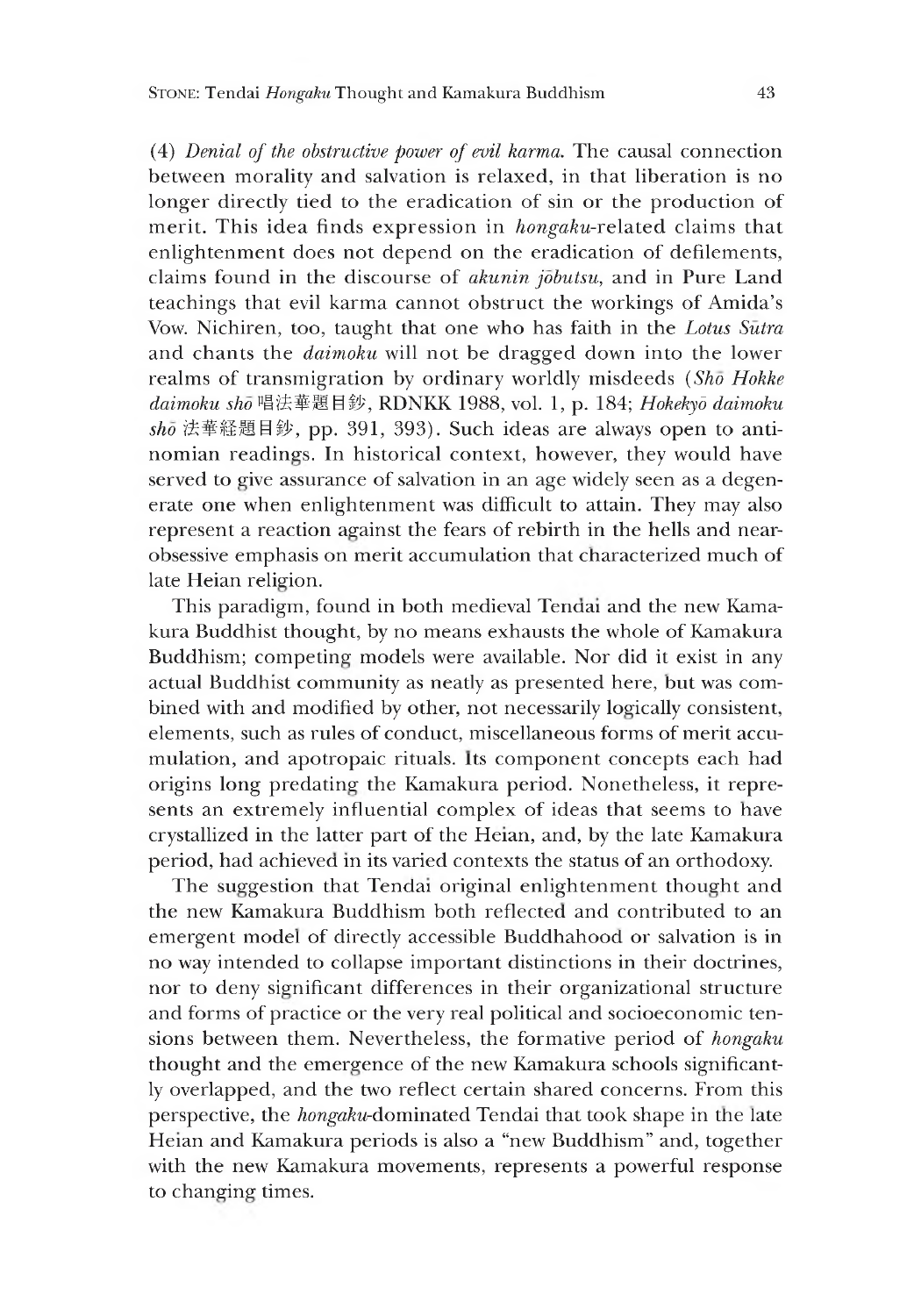#### **REFERENCES**

AKAMATSU Toshihide 赤松俊秀

1976 "Akusō" no shinjō to Kamakura Bukkyō 『悪僧』の信条と鎌倉仏教. In *Bukkyd shiso ronshu* 仏教思想論集,Okuda Jio Sensei Kiju Kinen Ronbunshū Kankokai 奥田慈應先生喜寿記念論文集刊行会, ed., 455-69. Kyoto: HeiraKuii Shoten.

Asai Endō 浅井円道

1974 Shūso ni okeru kannenron daha no shisō 宗祖における観念論打破 の思想. In *Nichiren kyōgaku no shomondai* 日蓮教学の諸問題, Motai Kyōkō Sensei Koki Kinen Ronbunshū Kankōkai 茂田井教亨先生 記念論文集刊行会,ed., 141-67. Kyoto: Heirakuji Shoten.

Asai Yōrin 浅井要麟

1945 *Nichiren Shonin kyogaku no kenkyu* 日蓮聖人教学の研究. Kyoto: Heiraku Shoten.

BUSSHO KANKOKAI 仏書刊行会, ed.

- 1912-1922 *Dai Nihon Bukkyō zensho* 大日本仏教全書. 151 vols. Tokyo: Bussho Kankokai.
- DOBBINS, James C.
	- 1989 *Jodo Shinshu: Shin Buddhism in Medieval Japan.* Bloomington and Indianapolis: Indiana University Press,
	- n.d. Buddhist modernism, Shinran's teachings, and Shin Buddhism in medieval Japan (unpublished MS).

FAURE, Bernard

1987 The Daruma-shu, Dogen, and Soto Zen. *Monumenta Nipponica* 42: 25-55.

GRAPARD, Allan G.

1987 Linguistic cubism: A singularity of pluralism in the Sanno Cult. *Japanese Journal of Religious Studies* 14: 211-34.

HABITO, Ruben F.

1991 The new Buddhism of Kamakura and the doctrine of innate enlightenment. *The Pacific World* 7: 26-35.

HAKAMAYA Noriaki 袴谷憲昭

- 1989 Hongaku shiso hihan 本覚思想批判. Tokyo: Daizo Shuppan.
- 1990 *Hihan Bukkyō* 批判仏教. Tokyo: Daizō Shuppan.
- HANANO Michiaki 花野充昭
	- 1976 Nichiren kyogaku to *Shuzenji-ketsu* 日蓮教学と『修禅寺決*』. Toyo* gakujutsu kenkyū 15/5: 127-55.

Hazama Jiko 硲 慈弘

1948 *Nihon Bukkyō no kaiten to sono kichō* 日本仏教の開展とその基調, vol. 2: *Chuko Nihon Tendai no kenkyu* 中古日本天台の研究. Tokyo: Sanseido.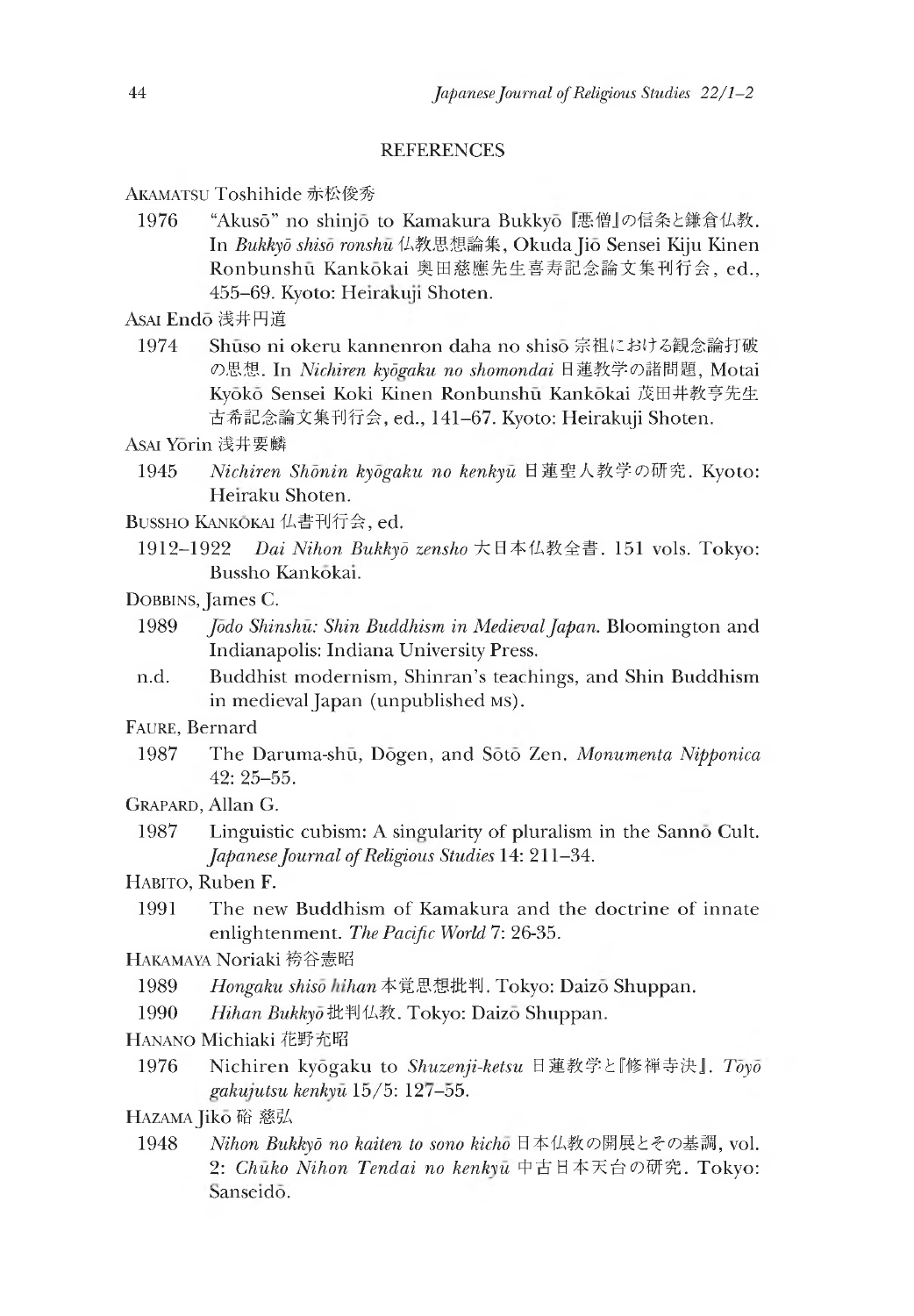#### HIEIZAN SENSHŪ-IN 比叡山専修院, ed.

1989 *Dengyō Daishi zenshū* 伝教大師全集. 5 vols. Tokyo: Sekai Seiten Kankōkai.

IKEDA Rosan 池田魯参

- 1992 Dogen to chuko Tendai hongaku shiso: *Shobogenzo Hokke ten* Hokke o tsuro to shite 道元と中古天台本覚思想––正法眼蔵法華転法華 を通 とし *. Bukhibgalau* 32:1-20.
- IKEYAMA Saien 池山一切圓
	- 1986 Eizan no kyōiku 叡山の教育. In *Hieizan* 比叡山, vol. 2: *Sono kokoro* to gyo そのこころと行. Asahi Karucha Bukkusu, No. 69, 79-110. Osaka: Osaka Shoseki.

ISHIDA Mizumaro 石田瑞麿

1986 *Nihon Bukkyd shiso kenkyu* 日本仏教思想研究 vol.2: *Kairitsu no* kenkyū 戒律の研究 2. Tokyo: Hōzōkan.

KAGAMISHIMA Genryū 鏡島元隆

1983 Honshō myōshū no shisōshiteki haikei 本性妙修の思想史的背景. In *Nihon meiso ronshu* 日本名僧論集 8: *Dogen* 道元, Kawamura Kōdō 河村孝道 and Ishikawa Rikizan 石川力山, eds., 97-104. Tokyo: Yoshikawa Kobunkan.

KAWAMURA Kodo 河村孝道, ed.

1988–1993 *Dogen Zenji zenshu* 道元禅師全集. 7 vols. Tokyo: Shunjusha.

- KOJIMA Michimasa 小島通正, KODERA Bun'ei 小寺文穎, and TAKE Kakuchō 武覚超
	- 1975 Tendai kuden homon no kyodo kenkyū 天台口伝法門の共同研究. *Indogaku Bukkydgaku kenkyu* 23: 372-88 and 24: 284-91.

KURODA Toshio 黒田俊雄

- *Shoensei shakai* 荘園 *. Taikei Nihon rekishi* 日本歴史 2. Tokyo: Nihon Hyōronsha. 1967
- *Nihon chusei no kokka to shukyo* 日本中世の国家と宗教. Tokyo: Iwanami Shoten. 1975a
- 1975b Chūsei jisha seiryoku ron 中世寺社勢力論. In Iwanami Kōza 岩波講座 Nihon rekishi 日本歴史 6: Chusei 中世, Asao Naohiro 草月尾 et al., eds., 245-95. Tokyo: Iwanami Shoten.
- Historical consciousness and *honjaku* philosophy in the medieval period on Mt. Hiei. In *The Lotus Sutra in Japanese Culture, George J. Tanabe, Jr. and Willa Jane Tanabe, eds.,* 143-58. Honolulu: University of Hawaii Press. 1989

LAFLEUR. William R.

*The Karma of Words: Buddhism and the Literary Arts in Medieval Japan.* Berkeley and Los Angeles: University of California Press. 1983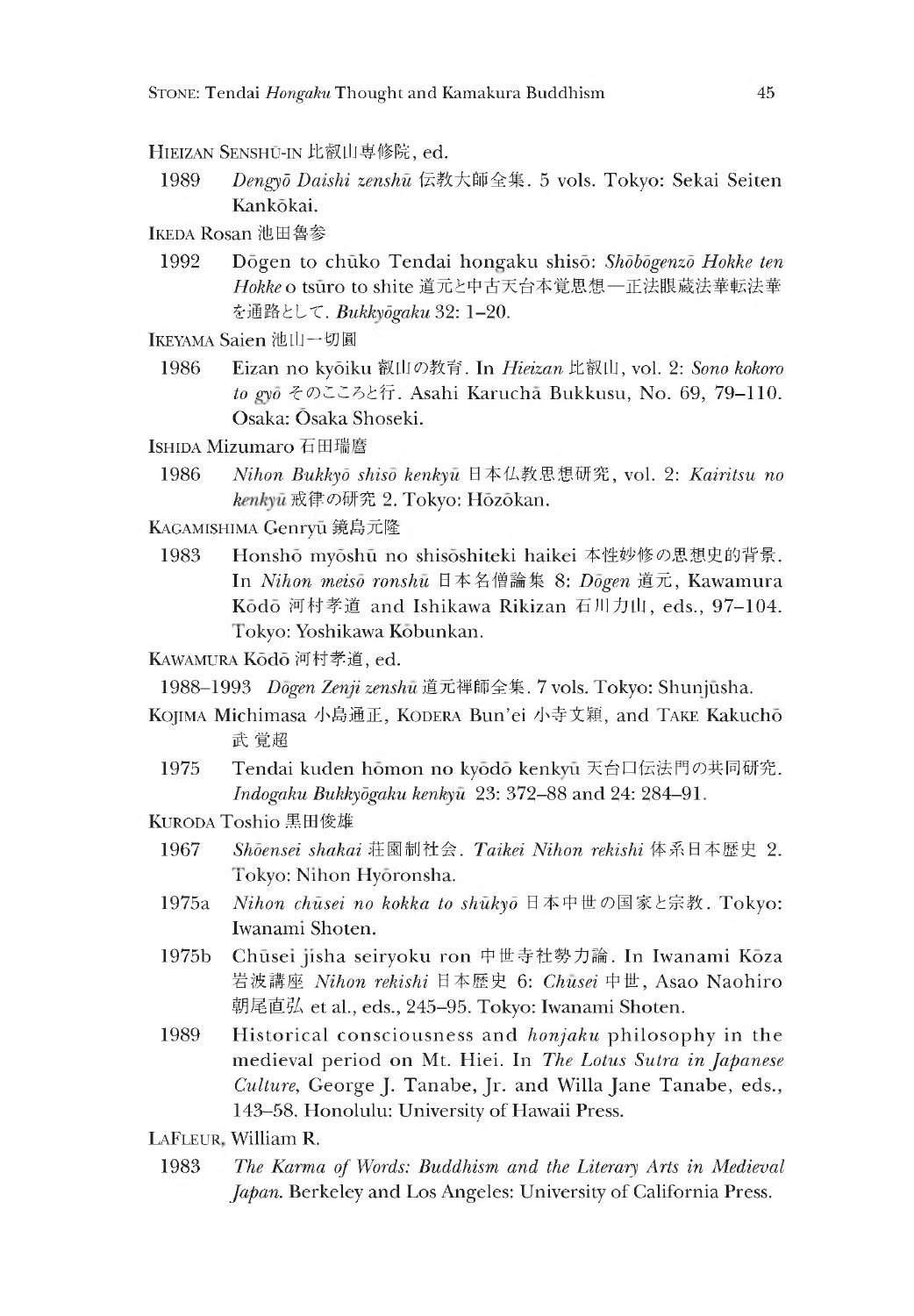#### MATSUMOTO Shirō 松本史朗

- 1989 Engi to kū: Nyoraizō shisō hihan 縁起と空一如来蔵思想批判. Tokyo: Daizō Shuppan.
- OGAMI Kanchū 尾上寛仲
	- 1970 Kantō no Tendaishu dangisho: Senba dangisho o chushin ni 関東の天台宗談義所一仙波談義所を中心に*. Kanazawa Bunko kenkyu* 167: 1-7 168: 10-17 169: 10-17.
- OKUBO Ryojun 大久保良順
	- 1963 Edan ryōryū ni kansuru shiron 恵檀両流に関する試論. Taishō *Daigaku kenkvu kiw* 48:1-13.
	- 1980 Edan ryōryū hōmonchū no Dengyō Daishi 恵檀両流法門中の 伝教大師. In *Dengyō Daishi kenkyū bekkan* 伝教大師研究別巻, Fukui Kōjun 福井康順, ed., 71-91. Tokyo: Waseda Daigaku Shuppan.
	- 1991a Edan ryōryū kengaku (zōden) no yōsō 恵檀両流兼学 (雑伝) の様相. In *Tendai shiso to higashi Ajia bunka no kenkyū* 天台思想と東アジア文化の研究, Shioiri Ryodo Sensei Tsuito Ronbunshū Kankōkai 塩入良道先生追悼論文集刊行会, ed., 307-23. Tokyo: Sankibo Busshorin.
	- 1991b Tendai kuden homon no seiritsu to bunkenka: Seikai no *Tendai den Nanmku shin'yd sho* to *Shuen, Shuman* ryoshu no kosatsu 天台口伝法門の成立と文献化一政海の天台伝南岳心要抄と集円·集満 而集の考察. In *Hongaku shiso no genryū to tenkai* 本覚思想の 源流と展開, Asai Endō 浅井円道, ed., 177-222. Kyoto: Heirakuji Shoten.

ŌTANI Gyōkō 庵谷行亨

1991 Hōchibō Shōshin no hongaku shisō hihan 宝地房証真の本覚思想 . In *Hongaku shiso no genryu to tenkai,* Asai Endo, ed., 223-45. Kyoto: Heirakuji Shoten.

OZAKI Kōjin 尾崎光尋

- 1971 *Nihon Tendai rongishi no kenkyū* 日本天台論義史の研究. Kyoto: Konjodo.
- RISSHO DAIGAKU NICHIREN KYOGAKU KENKYUJO 立正大学日蓮教学研究所 [RDNKK], ed.
- 1988 *Shdwa teihon Nichiren Shonin ibun* 昭和定本日蓮聖人 . 4 vols. Mmobu- cho, Yamanashi Pref.: Mmobu-san Kuon-]i. Revision of 1952-1959 edition.

SATO Hiroo 佐藤弘夫

1987 Nihon chusei no kokka to Bukkyo 日本中世の国家と仏教. Tokyo: Yoshikawa Kobunkan.

SHIGYO Kaishū 執行海秀

1954 Nichiren Shonin kyogaku no shisoshiteki kenkyū no ichi kosatsu: Toku ni chuko Tendai kyogaku o haikei to shite 日蓮聖人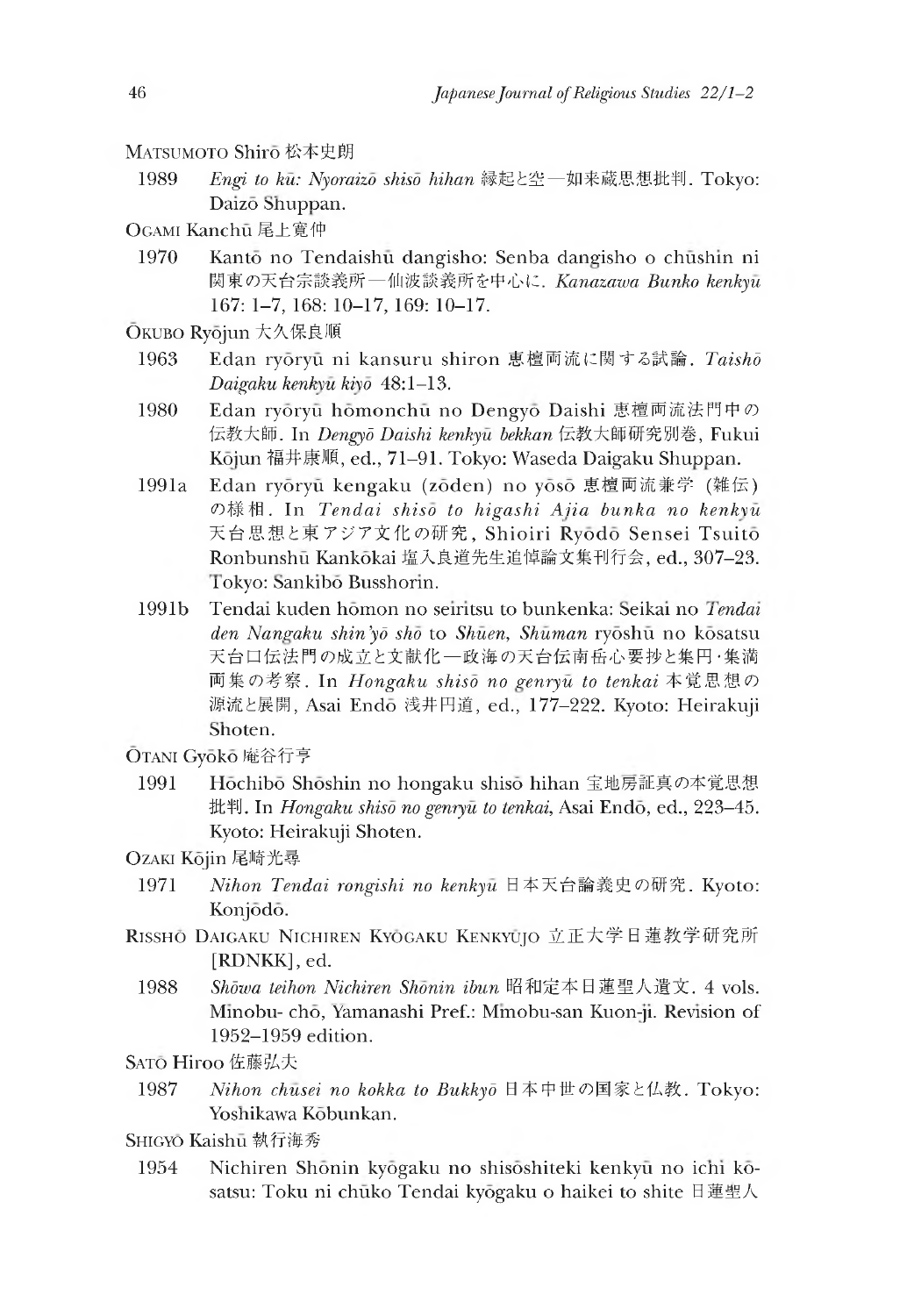教学の思想史的研究の一考察 に中古天台教学を背景とし *. Osaki gakuho*101:44-58.

- SHIMAJI Daitō 島地大等
	- 1926 Nihon ko Tendai kenkyu no hitsuyo o ronzu 日本古天台研究の 要を論 *. Shiso* 60:174-92.
	- 1933 *Nihon Bukkyō kyōgakushi* 日本仏教教学史. Tokyo: Nakayama Shobō (reprint 1976).
	- 1986 *Tendai kyōgakushi* 天台教学史. Tokyo: Ryōbunkan.

SHINRAN SHŌNIN ZENSHŪ HENSHŪ DŌNIN 親鸞聖人全集編集同人, ed.

- 1957-1961 *Shinran Shōnin zenshū* 親鸞聖人全集. 18 vols. Tokyo: Shinran Shōnin Zenshū Kankōkai.
- SUEKI Fumihiko 末木文美士
	- 1993 *Nihon Bukkyō shisōshi ronkō* 日本仏教思想史論考. Tokyo: Daizō Shuppan.
- SWANSON, Paul L.
- 1993 "Zen is not Buddhism": Recent Japanese critiques of Buddha Nature. *Numen* 40:115-49.
- TADA Koryū 多田厚隆, OKUBO Ryojun, TAMURA Yoshiro, and ASAI Endo, eds.
- 1973 *Tendai hongaku ron* 天台本覚論. Nihon Shiso Taikei 9. Tokyo: Iwanami Shoten.

TAIRA Masayuki 平 雅行

- 1992 Nihon chūsei no shakai to Bukkyō 日本中世の社会と仏教. Tokyo: Hanawa Shobo.
- 1994 Kamakura Bukkyō ron 鎌倉仏教論. In *Iwanami Kōza* 岩波講座 *Nihon tsushi* 日本通史 vol. 8: *Chusei* 中世 2, Asao Naohiro, ed., 253-301. Tokyo: Iwanami.
- TAKADA Enin 高田恵忍
	- 1913 Hongaku shiso Taito kosho shiron 本覚思想台当交渉史論, part 3. Osaki gakuhō 29: 17-38.
- TAKAGI Yutaka 高木 豊
	- 1973 *Heian jidai Hokke Bukkyd shi kenkyu* 平安時代法華仏教史研究. Kyoto: Heirakuji Shoten.
- TAMURA Yoshirō 田村芳朗
	- 1965 Kamakura shin Bukkyō shisō no kenkyū 鎌倉新仏教思想の研究. Kyoto: Heirakuji Shoten.
	- 1973 Tendai hongaku shiso gaisetsu 天台本覚思想概説. In TADA et al., 1973, pp. 477-548.
	- 1975 *Nichiren: Junkyō no nyoraishi* 日蓮一殉教の如来使. Tokyo: Nippon Hōsō Shuppan Kyōkai.
	- 1983 Nihon shisoshi ni okeru hongaku shiso 日本思想史における 本覚思想. In *Koza Nihon shiso* 講座日本思想, vol. 1: Shizen 自然,